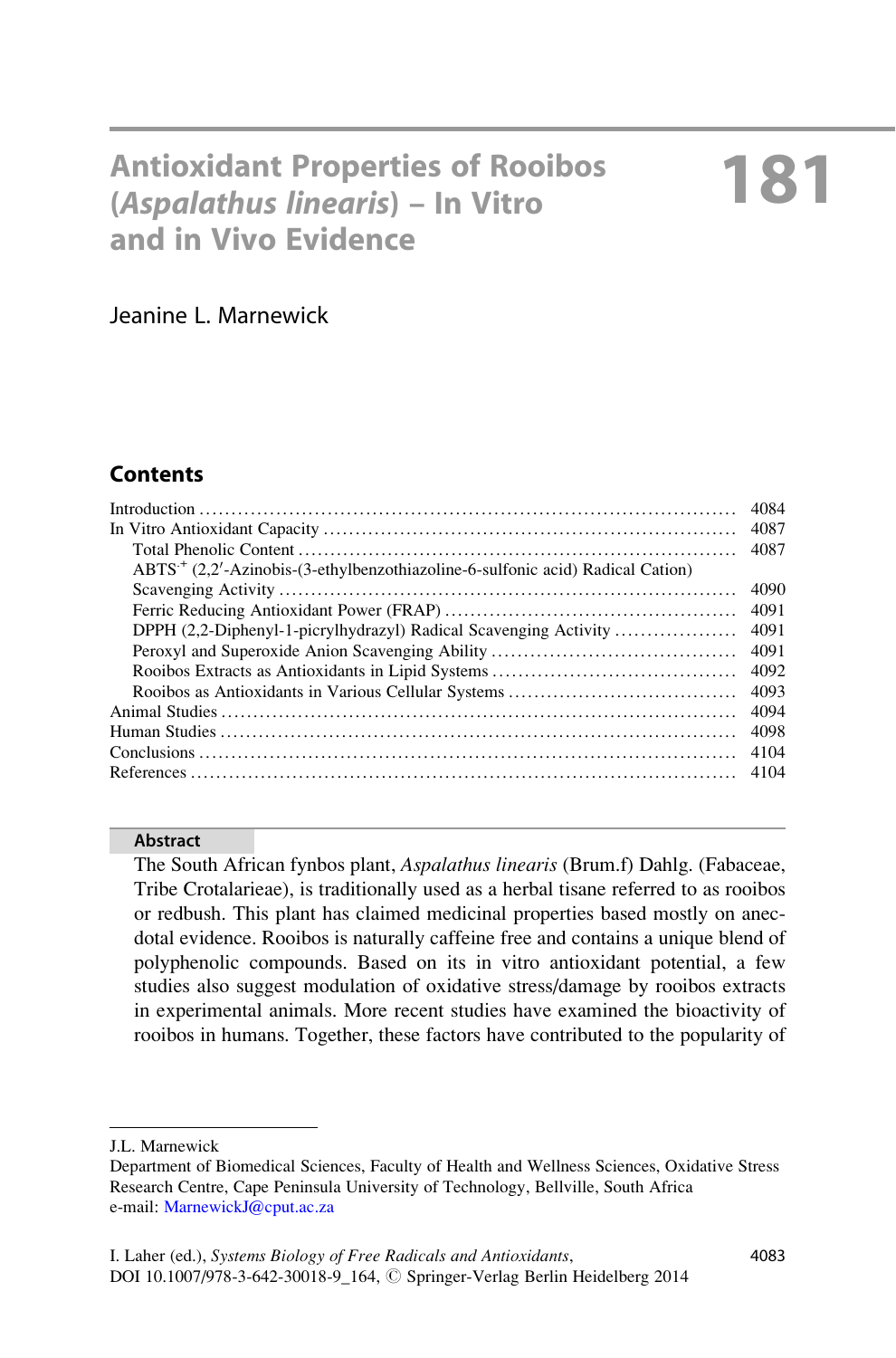this herbal tea as a health beverage, both locally and internationally. This chapter focuses on the in vitro antioxidant activity of rooibos and discusses recent animal and human studies.

#### Keywords

Antioxidant capacity • Aspalathus linearis • Oxidative stress • Phytochemicals • Rooibos

### Introduction

Data from a number of studies during the last decade strongly suggests that a flavonoid-rich diet may offer a strategy for the prevention of lifestyle-related where oxidative stress and inflammation play a role. While evidence from observational and in vitro studies provide us with an inverse association between the intake of dietary antioxidants and the development of disease (Dilis and Trichopoulou [2010\)](#page-22-0) and the recommendation that "high antioxidant" foods should be consumed as part of each meal to prevent postprandial-induced oxidative stress, care should be taken when assuming that an increased plasma antioxidant capacity implies a potential decreased risk of chronic degenerative diseases (Prior et al. [2007\)](#page-24-0). Depending on the type of fruits, vegetables, and beverages (specific teas, red wine, herbal teas) that one consumes, the daily intake of flavonoids can range between 50 and 800 mg (Pietta [2000\)](#page-24-0). Based on the 5-a-day concept and other dietary recommendations, a recent study, using data between 1983 and 2000 determined the average adult South African dietary total antioxidant capacity (TAC) and reported that the South African population only consumes an estimated 50 % of the TAC per day, with beverages being the main contributors (47.8 %) (Louwrens et al. [2009](#page-23-0)). A report from the USA also confirmed that most adolescents do not consume the US national average of 20 mg flavonoids per day (Beecher [2003\)](#page-21-0).

One strategy to ensure increased intakes of flavonoids (and therefore antioxidants) could be to include the addition of tea and/or herbal teas such as rooibos to the diet as a "health boosting" or disease-preventing option. Rooibos research has attracted great interest since the 1990s due to growing anecdotal evidence of its beneficial effects to human health. There is an exponential growth in the number of scientific articles reporting on various biological activities of rooibos, with the past decade yielding the most peer-reviewed articles. There has also been a growing demand for rooibos internationally, with exports increasing from 1,826 t in 1999 to over 6,000 t in 2010, with export of rooibos now exceeding local consumption (data supplied by SA Rooibos Council).

Rooibos flavonoids are unique and differ from those present in Camellia sinensis teas. In short, the South African plant, Aspalathus linearis (Brum.f) Dahlg. (Fabaceae), is traditionally used in the manufacturing of rooibos ([Fig. 181.1](#page-2-0)) which includes harvesting from January to April (summer months in the Southern hemisphere), heap fermentation of the shredded plant material, sun drying, and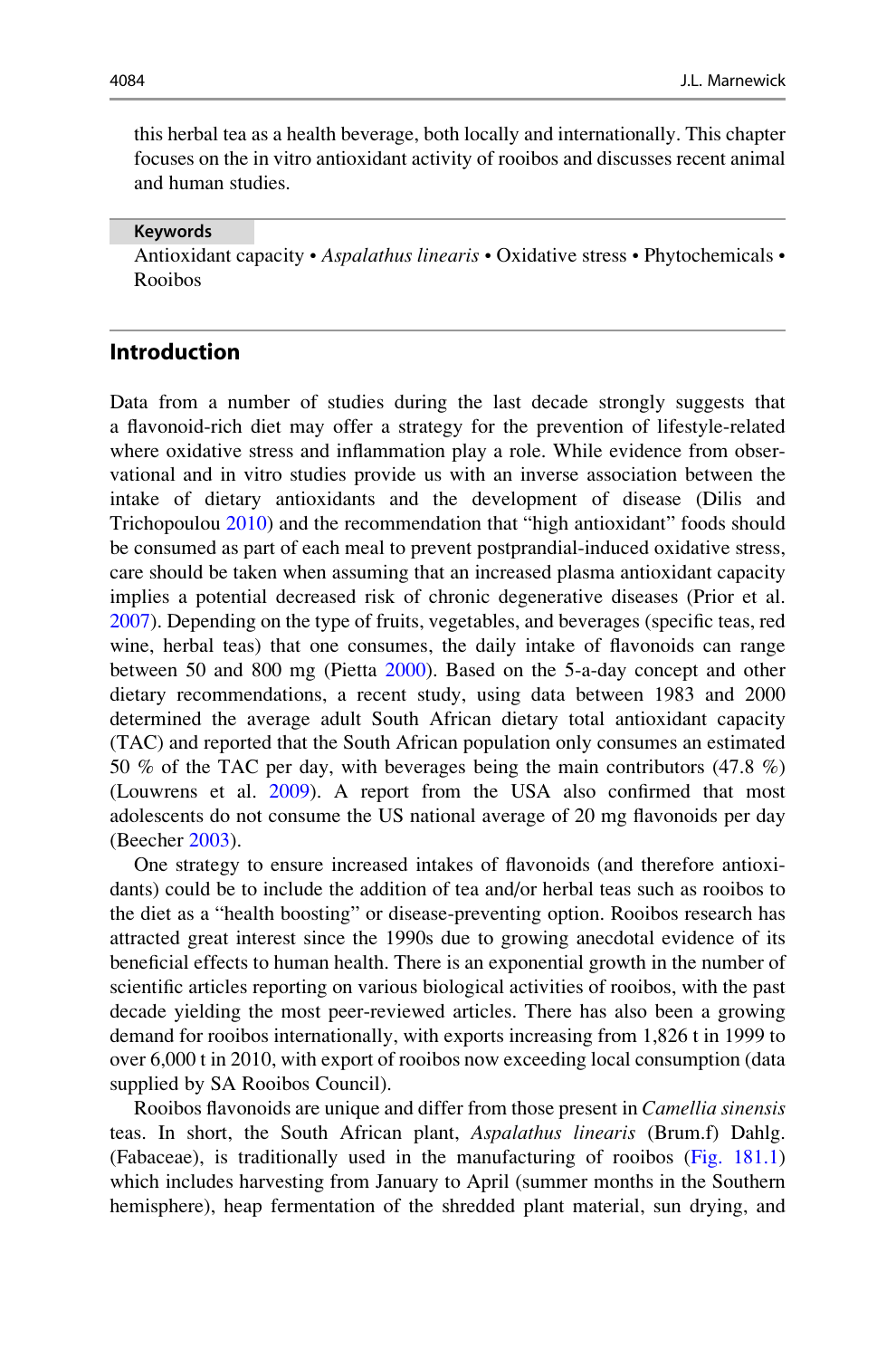<span id="page-2-0"></span>

Fig. 181.1 Rooibos plant  $(left)$  in the Clanwilliam area being hand harvested (*right*) for processing (Courtesy of C Von Metzinger, South Africa)

steam pasteurization before packaging (Joubert and Schulz [2006\)](#page-22-0). More recently, a green/unfermented rooibos has also been produced with a higher antioxidant activity than the traditional/fermented rooibos (Joubert et al. [2008a\)](#page-22-0). In terms of chemical composition, rooibos does not contain caffeine and is considered a low-tannin herbal tea (Reynecke et al. [1949](#page-24-0); Blommeart and Steenkamp [1978\)](#page-21-0), rendering this herbal tea a very popular health beverage.

The amount of flavonoids in rooibos can differ depending on factors such as agricultural practices including the fermentation and processing methods used in the manufacturing and genetic variation of the seeds used for propagation (McKay and Blumberg [2007](#page-23-0); Joubert et al. [2008b](#page-22-0)). The main flavonoids ([Fig. 181.2](#page-3-0)) detected in rooibos include the unique C–C-linked dihydrochalcone glucoside, aspalathin, which is oxidized to the flavanones dihydro-iso-orientin and dihydroorientin during fermentation; the cyclic dihydrochalcone, aspalalinin; the rare 3-dehydroxy dihydrochalcone glucoside, nothofagin; the C-glycosyl flavones orientin, isoorientin, vitexin, and isovitexin; and the flavones hemiphlorin and chrysoeriol, luteolin and luteolin-7-O-glucoside, and flavonols quercetin and its O-linked glycosides quercetin-3-robinobioside, hyperoside, isoquercitrin, and rutin, with phenolic acids also present (McKay and Blumberg [2007;](#page-23-0) Joubert et al. [2008b;](#page-22-0) Marnewick [2009a\)](#page-23-0). These phenolic components are major contributors to the in vitro antioxidant properties of rooibos and are thought to be the foundation for its health-promoting properties (Snijman et al. [2009](#page-24-0)).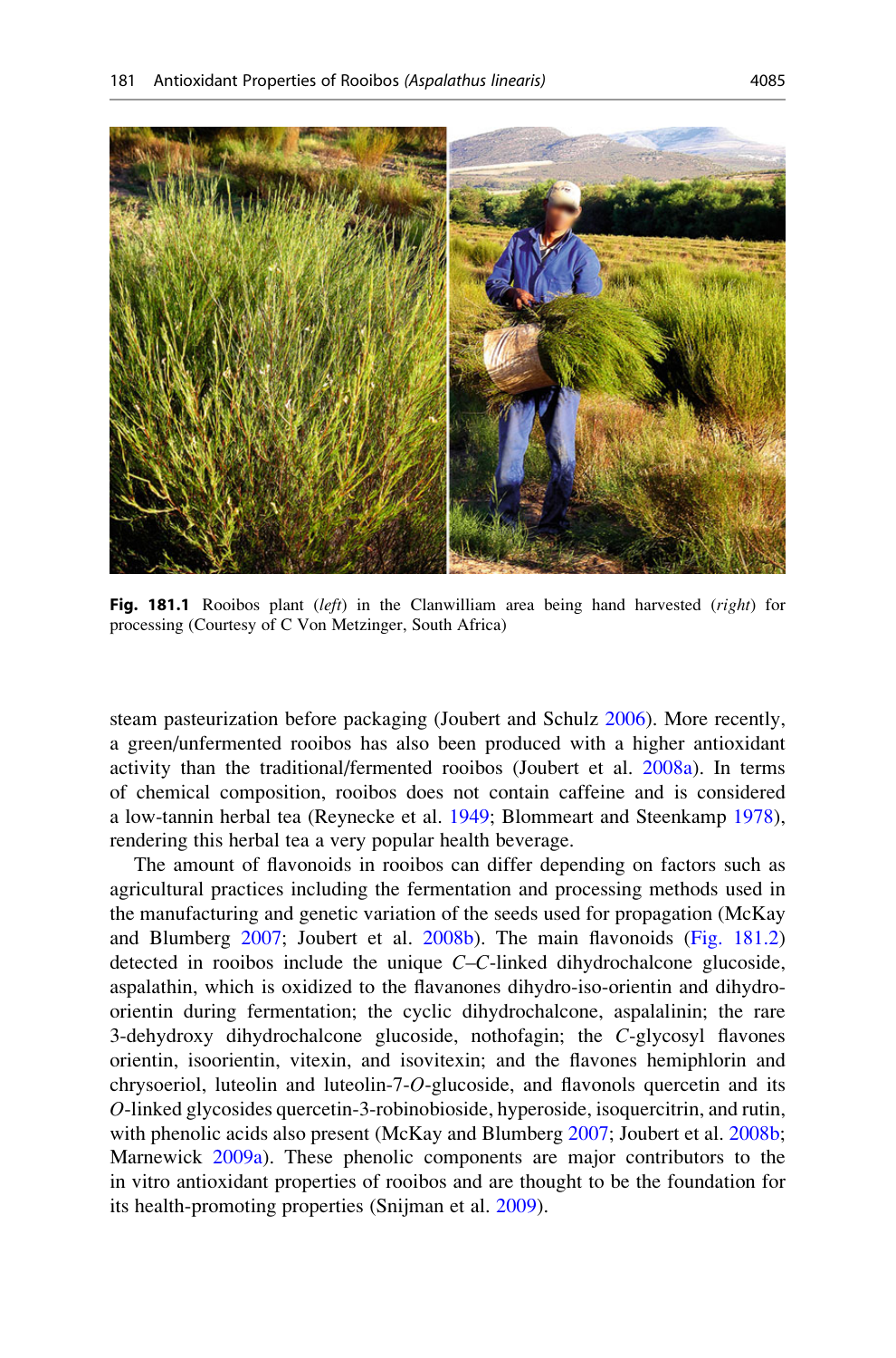<span id="page-3-0"></span>

Flavonol Quercetin:  $R = H$ Isoquercitrin:  $R = O-B-D-$ glucosyl Rutin:  $R = O - \beta - \text{rutinosyl}$ Hyperoside:  $R = O-B-D-aalactosvl$ Quercetin-3-O- $\beta$ -D-robinoside: R = O-robinosyl



Monomeric flavanol (+)- catechin



Flavanone

Dihydro-orientin:  $R_1 = C$ - $\beta$ -D-glucosyl;  $R_2 = H$ ;  $R_3 = OH$ Dihydro-iso-orientin:  $R_1 = H$ ;  $R_2 = C$ - $\beta$ - $D$ -glucosyl;  $R_3 = OH$ Hemiphlorin:  $R_1 = C$ - $\beta$ - $D$ -glucosyl;  $R_2 = R_3 = H$ 



Nothofagin:  $R_1 = H$ ;  $R_2 = C - \beta - D$ -glucosyl

Cyclic dihydrochalcone Aspalalinin:  $R = C - \beta - D - g|u \cos y|$ 



In vitro testing systems (where antioxidant structures and concentrations are well controlled) can evaluate the antioxidant properties of single/complex compounds and provide much needed data (i.e., possible mechanisms of action) to then be applied in more complex in vivo systems, but seldom represents effects occurring in vivo (Haenen et al. [2006](#page-22-0)). In vitro models do not take into account important factors such as metabolism, or the stability and activity of the putative metabolites and their bioavailability. A single assay (in vitro or in vivo) should not be applied to



Flavone

Luteolin:  $R_1 = R_3 = H$ ;  $R_2 = R_4 = OH$ Luteolin-7-O-glucoside:  $R_1 = R_3 = H$ ;  $R_2 = C$ - $\beta$ -D-glucosyl;  $R_4 = OH$ Chrysoeriol:  $R_1 = R_3 = H$ ;  $R_2 = OH$ ;  $R_4 = OCH_3$ Orientin:  $R_1 = C - B - D -$ glucosyl:  $R_2 = R_4 = OH$ :  $R_3 = H$ iso-orientin:  $R_1 = H$ ;  $R_2 = R_4 = OH$ ;  $R_3 = C_1B_2 - g$  [ucosyl] Vitexin:  $R_1 = C_1B_0 - g|ucosyl$ ;  $R_2 = OH$ ;  $R_3 = R_4 = H$ iso-vitexin:  $R_1 = R_4 = H$ ;  $R_2 = OH$ ;  $R_3 = C-\beta-D-g|ucosyl$ 



Oligomeric flavanol Procyanidin B3



Dihydrochalcone Aspalathin:  $R_1 = OH$ ;  $R_2 = C$ - $\beta$ - $D$ -glucosyl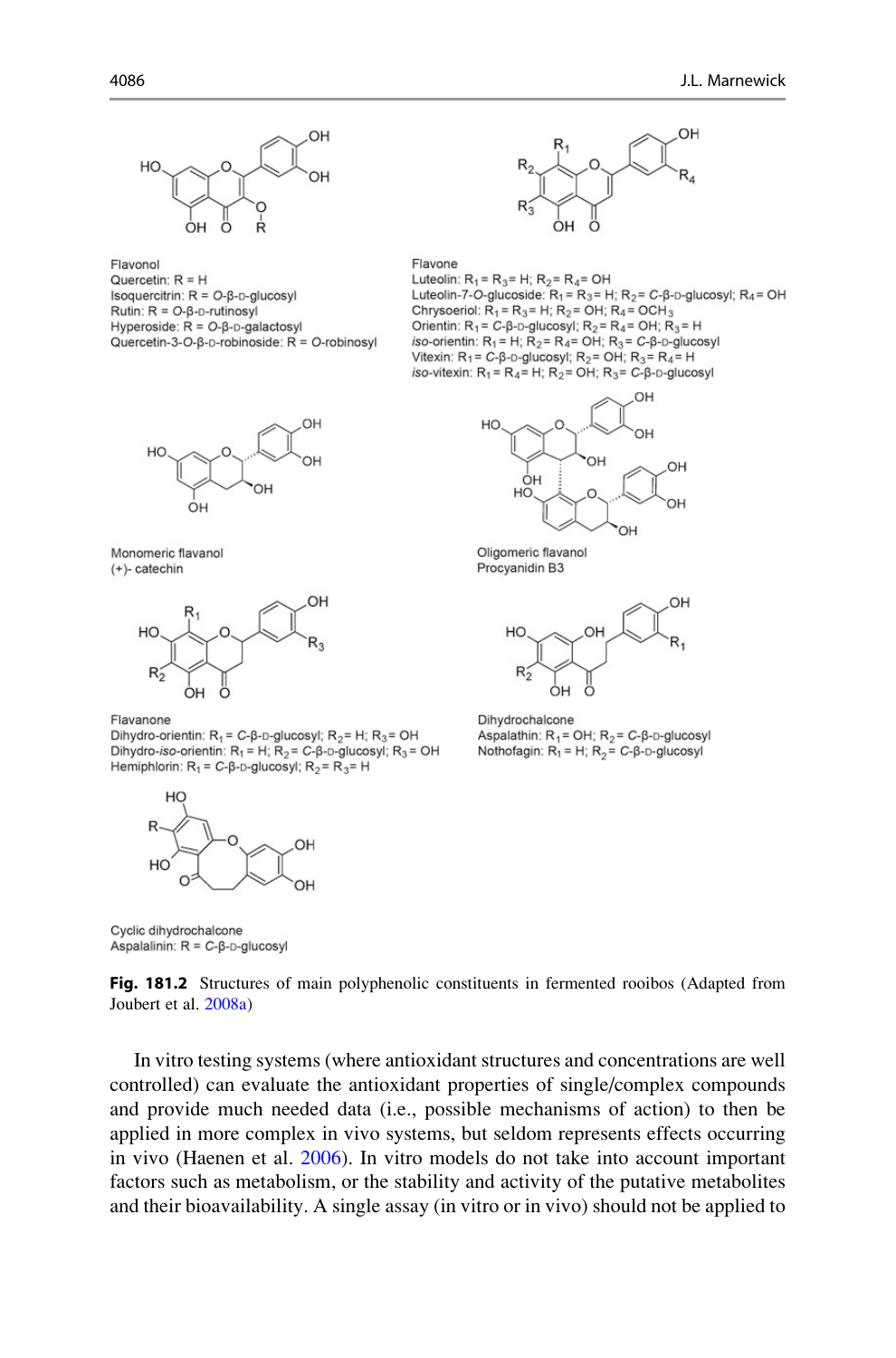determine the antioxidant activity of a compound or mixture of compounds and a multi-assay approach should always be taken based on the specific research question to be addressed (Griffiths et al. [2002](#page-22-0); Collins [2005](#page-22-0); Dilis and Trichopoulou [2010](#page-22-0)).

This chapter reviews information available on the antioxidant capacity of indigenous herbal tea rooibos (Aspalathus linearis) in vitro, in experimental animal models and in humans.

# In Vitro Antioxidant Capacity

Rooibos is a rich and unique source of phytochemicals, including health beneficial polyphenols. An important property of rooibos is its of rooibos antioxidant capacity and free-radical scavenging ability similar to other polyphenolic compounds.

# Total Phenolic Content

A well-known method for determining the total polyphenol content is the Folin–Ciocalteau technique, where the results are expressed as gallic acid equivalents (GAE) (Singleton and Rossi [1965\)](#page-24-0). Improved methods for determining total phenolic content plants using this approach has recently been reviewed (Sánchez-Rangel et al. [2013\)](#page-24-0).

The two most abundant dihydrochacones in green/unfermented rooibos tea, aspalathin and nothofagin, are degraded during fermentation with the concomitant formation of higher molecular weight products responsible for the known red color of traditional/fermented rooibos (Krafczyk et al. [2009b](#page-23-0)). To date, numerous studies have reported on the total polyphenol content of both the traditional/fermented and green/unfermented rooibos with Bramati et al. [\(2003](#page-21-0)) reporting a level of 68.4 mg GAE/g for green rooibos and 35.2 mg GAE/g for traditional rooibos prepared as a 1 % (w/v) aqueous extract with a steeping time of 10 min. In [2004,](#page-22-0) Joubert et al. reported on the total polyphenol and aspalathin content of different types of rooibos extracts. Aqueous extracts (100 g plant material in 1,000 mL boiling water steeped in a steam bath for 30 min), crude polymeric fractions, and ethyl acetate soluble fractions from both traditional and green rooibos were tested. The ethyl acetate fractions yielded the highest polyphenolic content of 675.2 mg GAE/g soluble solids and 558.2 mg GAE/g soluble solids for the green and traditional rooibos, respectively. Fermentation decreased the total polyphenol content of the traditional extracts (316–342 mg GAE/g soluble solids) when compared with the green rooibos extracts (393–399.2 mg GAE/g soluble solids).

A recent study reports a good correlation  $(r = 0.99)$  exists between the total polyphenol content and total antioxidant activity (ABTS<sup>+</sup> radical cation scavenging) of aqueous green rooibos extracts (Joubert et al. [2008a](#page-22-0)). Yoo et al. [\(2008](#page-25-0)) selected 17 common commercial herbs, including rooibos (presumably the traditional type), and compared their antioxidant capacities and phenolic contents under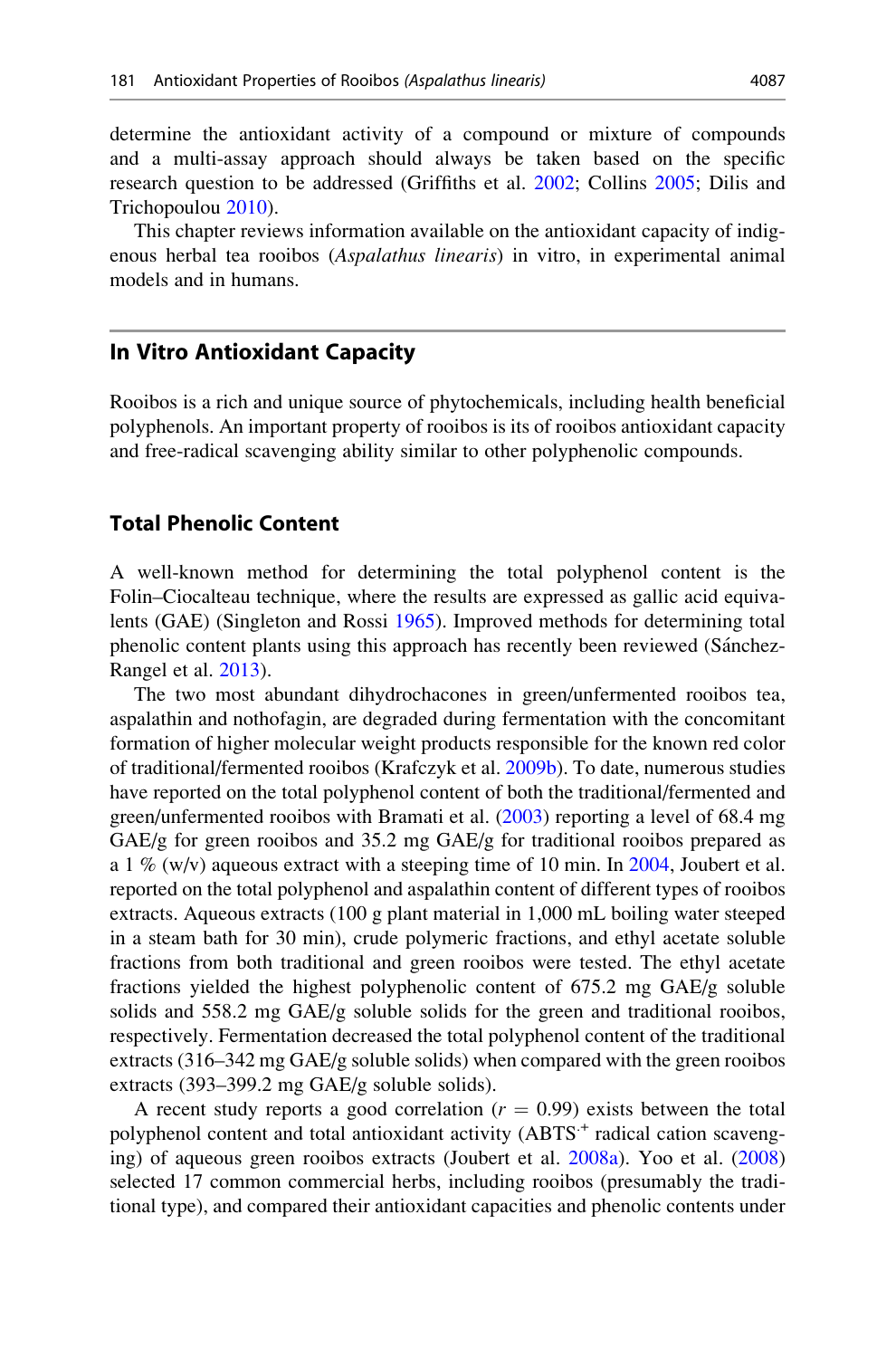| Rooibos                             | Total<br>polyphenol<br>content (mg)<br>$GAE)^b$ | Total flavonols/<br>flavones (mg<br>quercetin<br>equivalents $)^c$ | Total flavanols/<br>proantho-cyaniding (mg)<br>catechin equivalents) $d$ | ORAC (µmol<br>$TE)^e$ |
|-------------------------------------|-------------------------------------------------|--------------------------------------------------------------------|--------------------------------------------------------------------------|-----------------------|
| Traditional <sup>t</sup><br>rooibos | $73.43 + 1.79$                                  | $33.44 + 0.38$                                                     | $2.62 + 0.02$                                                            | $1537.60 \pm 27.4$    |
| Green <sup>g</sup><br>rooibos       | $106.46 + 2.14$                                 | $26.85 + 0.28$                                                     | $6.02 \pm 0.02$                                                          | $2093.57 \pm 50.2$    |

<span id="page-5-0"></span>Table 181.1 Total polyphenol, flavonol, flavanol content, and antioxidant capacity (ORAC) of a cup<sup>a</sup> of rooibos

<sup>a</sup>One cup = 200 mL prepared by steeping one tea bag in 200 mL of freshly boiled water for 5 min<br><sup>b</sup>Eolin–Ciocalteu method Folin–Ciocalteu method

c 360 nm method

<sup>d</sup>4-(Dimethylamino)-cinnamaldehyde (DMACA) method

eOxygen radical absorbance capacity (ORAC) is expressed as µmol Trolox equivalents (TE) per cup using the fluorescein method. Values in columns are the means  $\pm$  STD of ten samples done in triplicate

 ${}^{\text{f}}$ Traditional = fermented<br>  ${}^{\text{g}}$ Green = unfermented

 ${}^g$ Green = unfermented

the same conditions. A 70 % methanolic extract (repeated extraction) of each herb was prepared, and the Folin–Ciocalteu method was used to determine the total phenolic content. Rooibos contained  $659.2 \pm 2.1$  mg GAE/100 g fresh herb total phenolics, of which  $381.0 \pm 1.6$  mg catechin equivalents/100 g fresh herb were flavonoids (Yoo et al. [2008\)](#page-25-0). Another study reported the total polyphenol content (Folin–Ciocalteau method) of an aqueous 1.5  $\%$  (w/v) rooibos infusion (5 min steeping) to be  $881 \pm 85.2$  mg GAE/L infusion. Joubert et al. [\(2008b\)](#page-22-0) prepared aqueous extracts of both traditional and green rooibos (10  $\%$  w/v with 5 min steeping) and reported  $35.08 \pm 1.69$  mg GAE/100 g dried aqueous extract for green rooibos and  $29.69 \pm 1.49$  mg GAE/100 g dried aqueous extract of traditional rooibos, again confirming decreases in total polyphenol content with fermentation. Other studies also report that the total polyphenol content of rooibos extracts decreases with fermentation (Standley et al. [2001](#page-24-0); Marnewick et al. [2000](#page-23-0)). Recently, Marnewick et al.[\(2009a](#page-23-0)) reported on the total polyphenol content, flavonol and flavanol of a cup of rooibos (Table 181.1). The rooibos herbal teas used for these analyses were provided by Rooibos Ltd. (A Redelinghuys, Clanwilliam, South Africa).

The main phenolic component in rooibos, aspalathin, is decreased substantially [\(Figs. 181.3](#page-6-0) and [181.4](#page-6-0)) after the fermentation process takes place, with less than 7 % remaining in the traditional/fermented rooibos (Joubert [1996\)](#page-22-0). Bramati et al. [\(2003](#page-21-0)) reported that aspalathin, even after fermentation, still remains one of the major components of fermented rooibos. To date, large variations have been reported on the aspalathin and nothofagin content in rooibos samples, possibly due to genetic variations and differing fermetation processes (Joubert and Schulz [2006\)](#page-22-0), as previously mentioned.

Van Heerden et al. [\(2003](#page-25-0)) reported that aspalathin found in the commercially cultivated rooibos plant (Aspalathus linearis (Burm.f.) Dahlg.) is absent in some of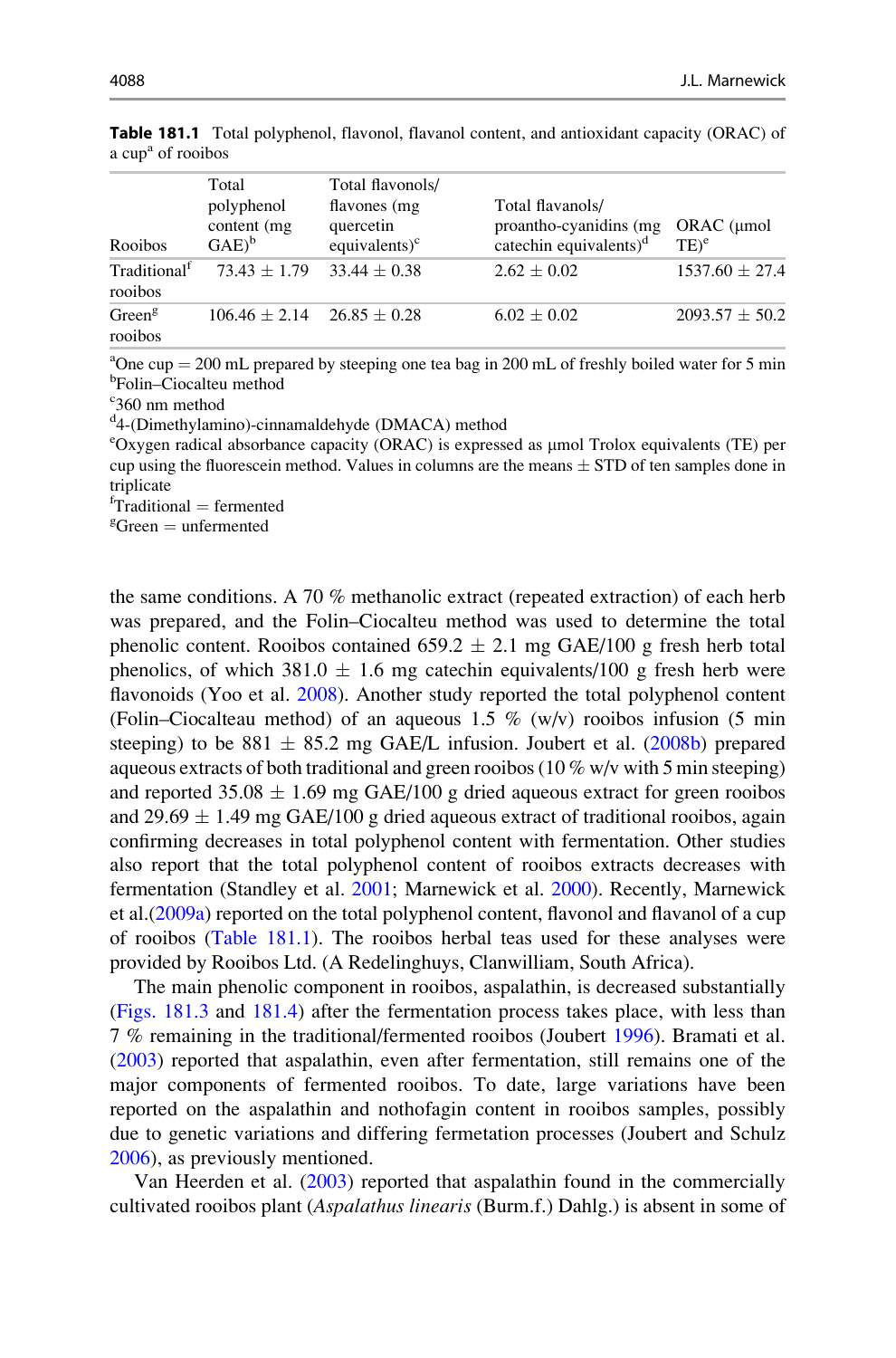<span id="page-6-0"></span>

Fig. 181.3 HPLC chromatogram (287 nm) of a cup of green/unfermented rooibos showing the aspalathin (16.272 min) content (Unpublished data from the Oxidative Stress Research Centre, CPUT, South Africa)



Fig. 181.4 HPLC chromatogram (287 nm) of a cup of traditional/fermented rooibos showing the aspalathin (16.272 min) content (Unpublished data from the Oxidative Stress Research Centre, CPUT, South Africa)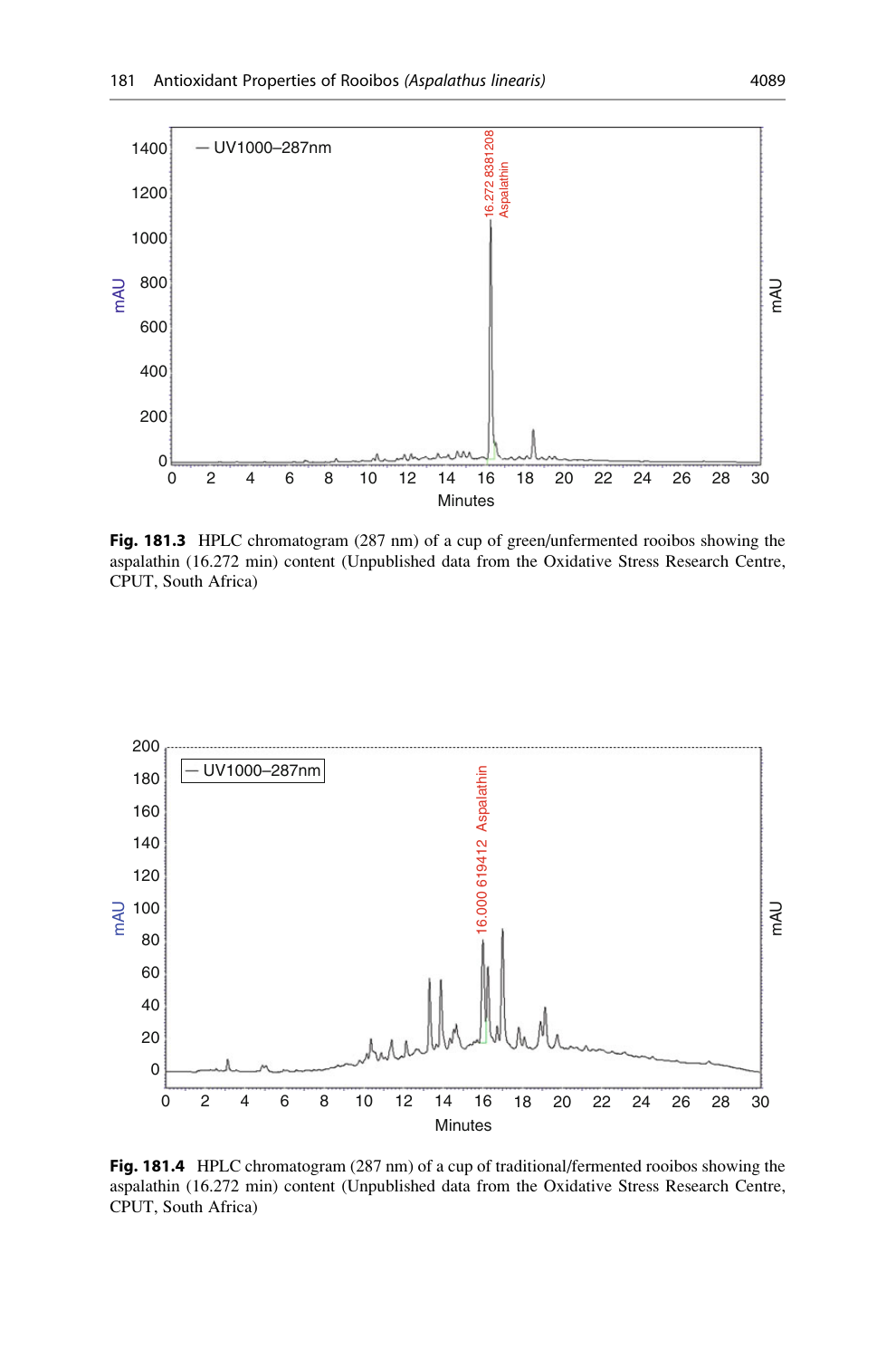the wild rooibos populations, stressing the importance of quantitative and qualitative differences between wild and cultivated populations.

Several phenolic acids, i.e., caffeic acid, ferulic acid, *p*-coumaric acid, p-hydroxybenzoic acid, vanillic acid, and protocatechuic acid, are also been present in rooibos and add to the antioxidant capacity of the herbal tea (Rabe et al. [1994](#page-24-0)).

# ABTS<sup>.+</sup> (2,2<sup>/</sup>-Azinobis-(3-ethylbenzothiazoline-6-sulfonic acid) Radical Cation) Scavenging Activity

The scavenging of  $ABTS^+$  is measured to assess the hydrogen-donating ability of flavonoids (also referred to as the trolox equivalent antioxidant capacity – TEAC) (Re et al. [1999;](#page-24-0) Arnao et al. [2001;](#page-21-0) Erel [2004\)](#page-22-0).

Recently, Yoo et al. [\(2008](#page-25-0)) reported on the total antioxidant activity (using the ABTS radical scavenging capacity) of rooibos to be  $631 \pm 0.8$  mg vitamin C equivalents per 100 g fresh herb. In another study by Almajano et al. ([2008\)](#page-21-0), using the TEAC assay, a hot water infusion (1.5 g plant material infused with 100 mL boiling water for 5 min) of presumable fermented/traditional rooibos was reported to be 746  $\pm$  12.9 mmol trolox/L infusion. A study by Joubert et al. [2008c](#page-23-0) confirmed the antioxidant activity of both the fermented rooibos ( $1.72 \pm 0.12$  µmol trolox equivalents/mg aqueous extract) and green rooibos  $(2.37 \pm 0.11 \,\mu$ mol trolox equivalents/mg aqueous extract) aqueous extracts (10 % w/v with 5 min steeping) using the  $ABTS^+$  assay. In  $2003$ , Schulz et al. reported that the total antioxidant activity (measured as  $ABTS^+$  scavenging ability) of green rooibos correlated  $(r = 0.812)$  with the aspalathin content of the plant material, but that its contribution to the total antioxidant capacity of traditional rooibos was negligible and that other polyphenolic compounds could have a contributory role.

The in vitro antioxidant activity of rooibos was confirmed in a study by Ivanova et al. ([2005\)](#page-22-0) when it was compared to that of Bulgarian medicinal plants using the TEAC assay to measure the ABTS<sup>+</sup> radical scavenging ability. The rooibos extract, presumably traditional/fermented, was prepared by adding 200 mL boiling water to 1 g dried grinded plant material and steeped for 10 min.

Several studies have examined the antioxidant capacity of specific components of rooibos tea. A recent study by Snijman et al. ([2009\)](#page-24-0) reports that aspalathin and EGCG were the most potent scavengers of the  $ABTS^+$  cation radical, followed by quercetin, then nothofagin, with iso-orientin, orientin, and luteolin being equally potent, but less than aspalathin but more than chrysoeriol. Hyperoside, rutin, and isoquercitrin were less potent than quercetin, their aglycone. Iso-vitexin and vitexin showed the lowest scavenging abilities. Krafczyk et al. ([2009a\)](#page-23-0) also reported a similar trend with a green rooibos tea extract (containing several antioxidants and 53 mg aspalathin per gram of freeze-dried extract) and aspalathin displaying the highest free-radical (ABTS<sup>+</sup>) scavenging potency, compared with the other rooibos flavonoids. In this study, nothofagin also showed lower activity when compared to aspalathin.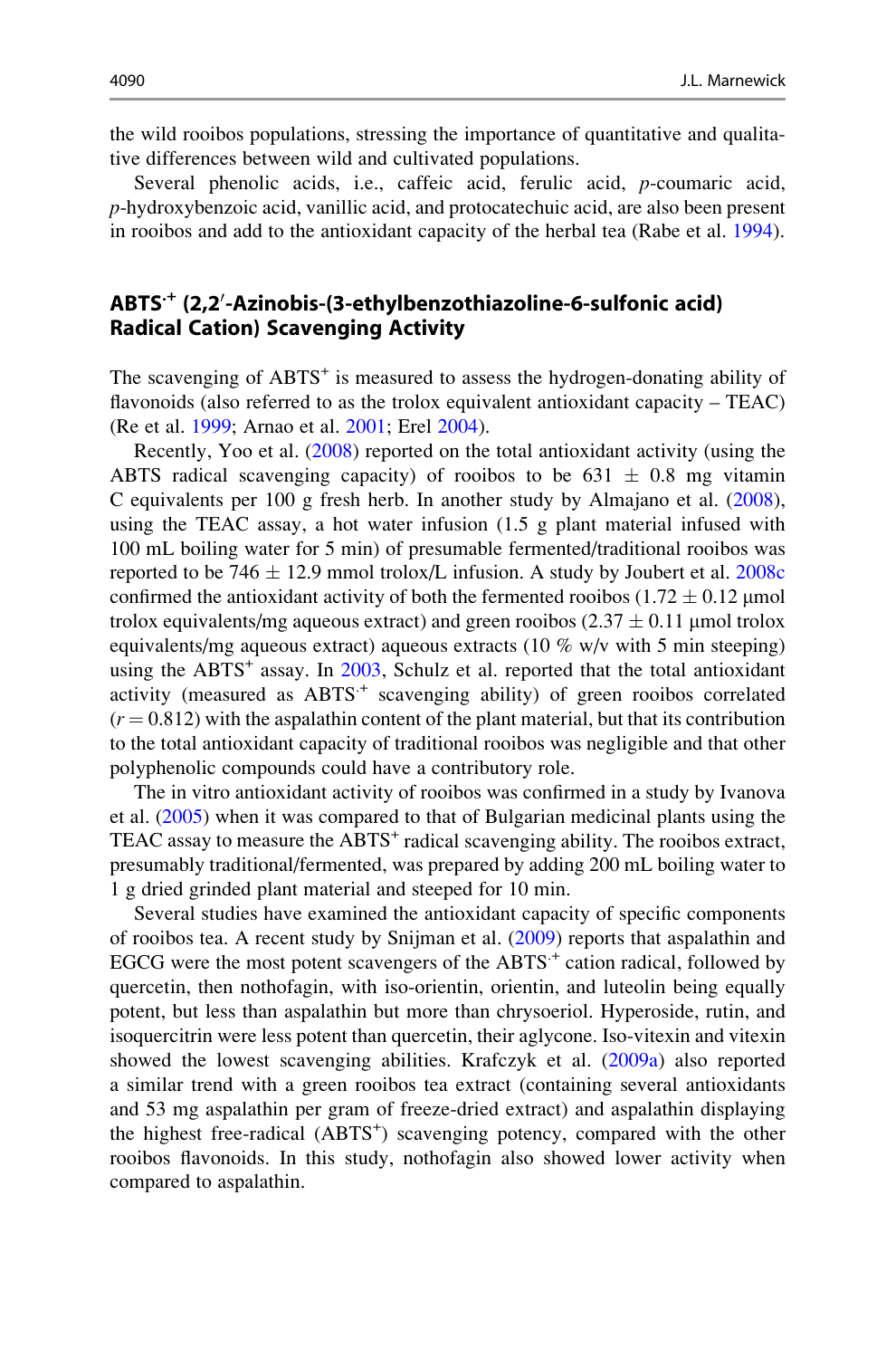#### Ferric Reducing Antioxidant Power (FRAP)

For the FRAP assay, antioxidants are evaluated as reductants of  $Fe^{3+}$  to  $Fe^{2+}$ (Benzie and Strain [1996](#page-21-0)). Joubert et al. [\(2008c\)](#page-23-0) reported on the total antioxidant capacity of aqueous extracts of fermented and green rooibos using the FRAP assay. Green rooibos (1.98  $\pm$  0.1 µmol TE/mg aqueous extract) yielded a higher ferric reducing ability than fermented rooibos  $(1.45 \pm 0.08 \,\text{\mu mol TE/mg}$  aqueous extract). Results from the study showed a strong correlation between the total polyphenol content of the extracts and their antioxidant capacity.

#### DPPH (2,2-Diphenyl-1-picrylhydrazyl) Radical Scavenging Activity

An early study by Von Gadow et al. ([1997a](#page-25-0)) reported on the antioxidant activity of aqueous extracts (50 g dry leaves steeped in 1,000 mL boiling water for 10 min, as well as an additional 30 min) of traditional, green, and semi-fermented rooibos. Using the DPPH radical scavenging method, fermented rooibos produced a 83.4 % inhibition, with semi-fermented rooibos 81.9 % and green rooibos, the highest inhibition at 86.6 %. Another study by Von Gadow et al. [\(1997b](#page-25-0)) reported on the antioxidant activity of the major rooibos polyphenol, aspalathin, compared with that of other rooibos phenolic components. Results from this study showed aspalathin to inhibit the DPPH radical by  $91.4\%$ . Yoo et al. [\(2008](#page-25-0)) reported a 78.5 % inhibition when using 100  $\mu$ g/mL rooibos extract. Joubert et al. [\(2004](#page-22-0)) reported that a crude aspalathin fraction (461 mg/g soluble solids) was the best scavenger of the DPPH radical with 94.5 % inhibition, while the ethyl acetate fractions showed a 92.9 % and 91.8 % inhibition, the aqueous fractions 87.3 % and 83 % inhibition, and the crude polymeric fractions 87.7 % and 70.3 % inhibition for green and fermented rooibos, respectively (Joubert et al. [2004\)](#page-22-0), again confirming the diminishing effect fermentation has on the total polyphenol content and antioxidant capacities of the various rooibos extracts. The study reported similar results for superoxide anion radical scavenging capacity. A twofold difference between the total antioxidant capacity of an aqueous extract  $(1\%$  w/v, steeping time 10 min) of green rooibos (0.8 Trolox meq/g) and fermented rooibos (0.4 Trolox meq/g) was also previously reported (Bramati et al. [2003\)](#page-21-0). The level of aspalathin was almost 50 times higher in green rooibos than in the fermented rooibos, confirming that the processing of plant material decreased levels of the rooibos flavonoids, especially aspalathin (Bramati et al. [2003](#page-21-0)).

#### Peroxyl and Superoxide Anion Scavenging Ability

Yoshikawa et al. [\(1990\)](#page-25-0) evaluated the antioxidant action and reactivity of a rooibos extract with various reactive oxygen species using electron spin resonance (ESR) spectrometry and reported that rooibos extracts scavenge superoxide as well as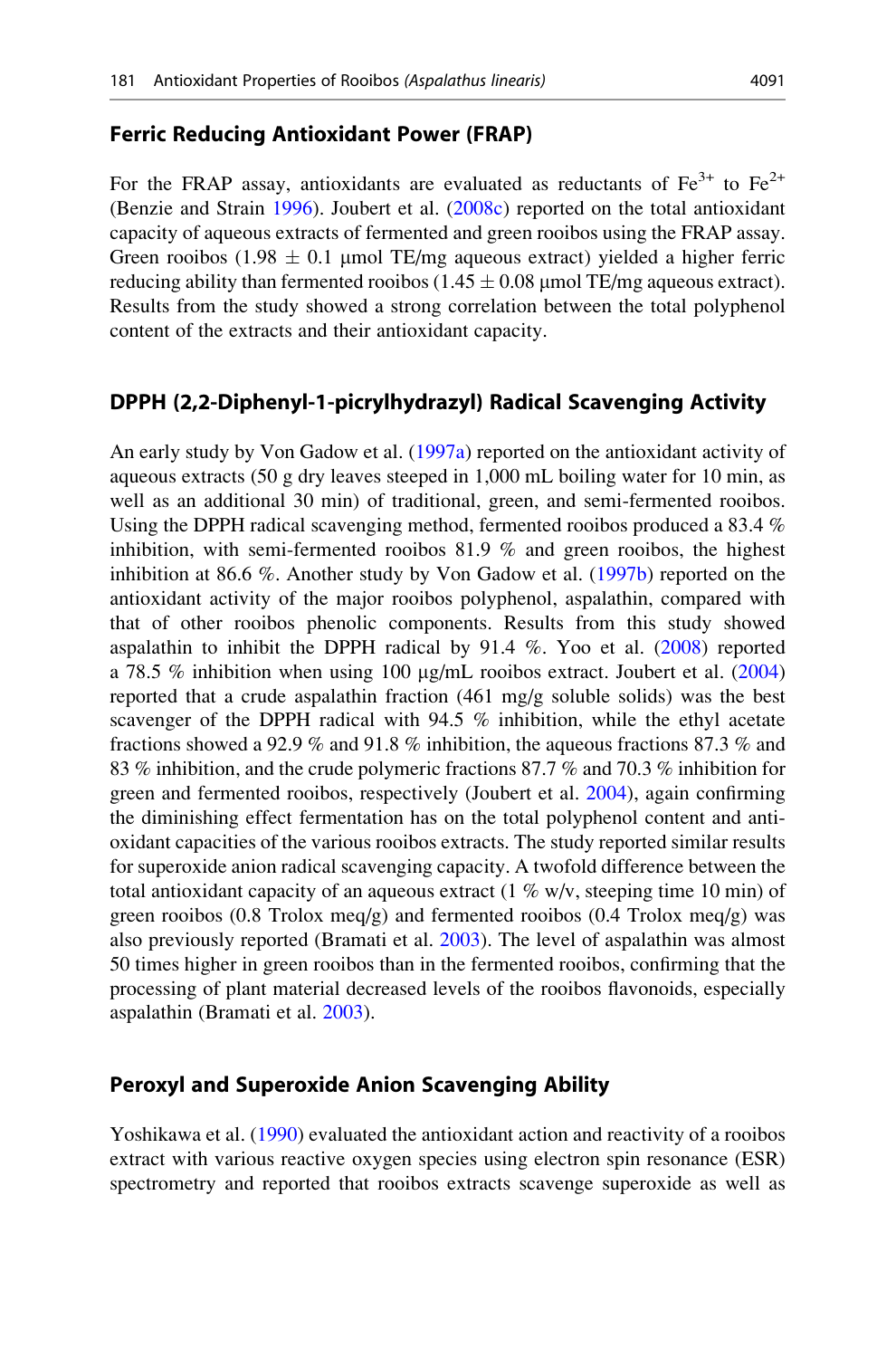hydroxyl radicals in vitro. Aqueous and 75 % ethanolic extracts of rooibos also showed good antioxidant activities, with the ethanol extract containing higher soluble phenolics and flavonoids than the water extract. Both extracts scavenged the hydroxyl radical, while the hydrogen-donating capacity and the scavenging activity of hydrogen peroxide were higher in the 75 % ethanol extracts (Lee and Jang [2004\)](#page-23-0). Results from this study further showed aqueous and ethanolic rooibos extracts to protect DNA from peroxyl radical-induced damage by 79.0 % and 87.3 %, respectively. Although the results did not show protection against hydroxyl radicals, the authors concluded that rooibos flavonoids are responsible for several different antioxidant activities. Steenkamp et al. ([2004\)](#page-24-0) reported on the antioxidant scavenging potential of South African export herbal teas. Aqueous extracts of rooibos showed the best scavenging ability for both the superoxide anion and the hydroxyl radical while containing the highest flavonoid concentration when compared to the other export herbal teas.

For the ORAC (oxygen radical absorbance capacity) assays, antioxidants are evaluated as scavengers of 2,2'-azobis(2-amidino-propane)dihydrochloride (AAPH)-derived aqueous peroxyl radicals (Cao et al. [1993](#page-21-0); Ou et al. [2001\)](#page-23-0). The ORAC assay is a relatively new method and has not been extensively used to describe rooibos's antioxidant capacity. However, a recent study (Marnewick et al. [2011\)](#page-23-0) reported on the ORAC value of cups of traditional and green rooibos teas [\(Table 181.1](#page-5-0)).

#### Rooibos Extracts as Antioxidants in Lipid Systems

Rooibos was traditionally prepared by brewing it on a stove for extended periods of heating. A study by Von Gadow et al. [\(1997c](#page-25-0)) reported that extending the brewing/ steeping time (up to 25–30 min) of rooibos increased the antioxidant activity when using the Rancimat method, but no increase was observed with the  $\beta$ -carotene bleaching method.

Using a decoupled low-density lipoprotein (LDL) oxidation experiment, Krafczyk et al. [\(2009a\)](#page-23-0) deduced that aspalathin's antioxidant properties seem to result from excellent radical scavenging and not metal chelating activity, while isoquercitrin showed a combination of strong metal chelating activity, thus protecting the LDL against induced oxidation, and a weaker radical scavenging ability.

The protective effect of ethanol/acetone soluble rooibos fractions  $(0.01 \% \text{ w/v})$ against lipid peroxidation was also determined using rat liver microsomes in the presence of  $Fe<sup>2+</sup>$  and absence of hydrogen peroxide (Marnewick et al. [2005](#page-23-0)). The green/unfermented rooibos extract exhibited the highest protective effect (91 %), while the fermented rooibos extract showed a 65 % protection (measured as decreased formation of thiobarbituric acid reactive substances – TBARS). It was reported that aspalathin and nothofagin comprised the major flavonoids in the green/unfermented rooibos fraction that was applied to mouse skin, while isoorientin, orientin, and aspalathin were the major flavonoids in the fermented rooibos fraction applied to the skin.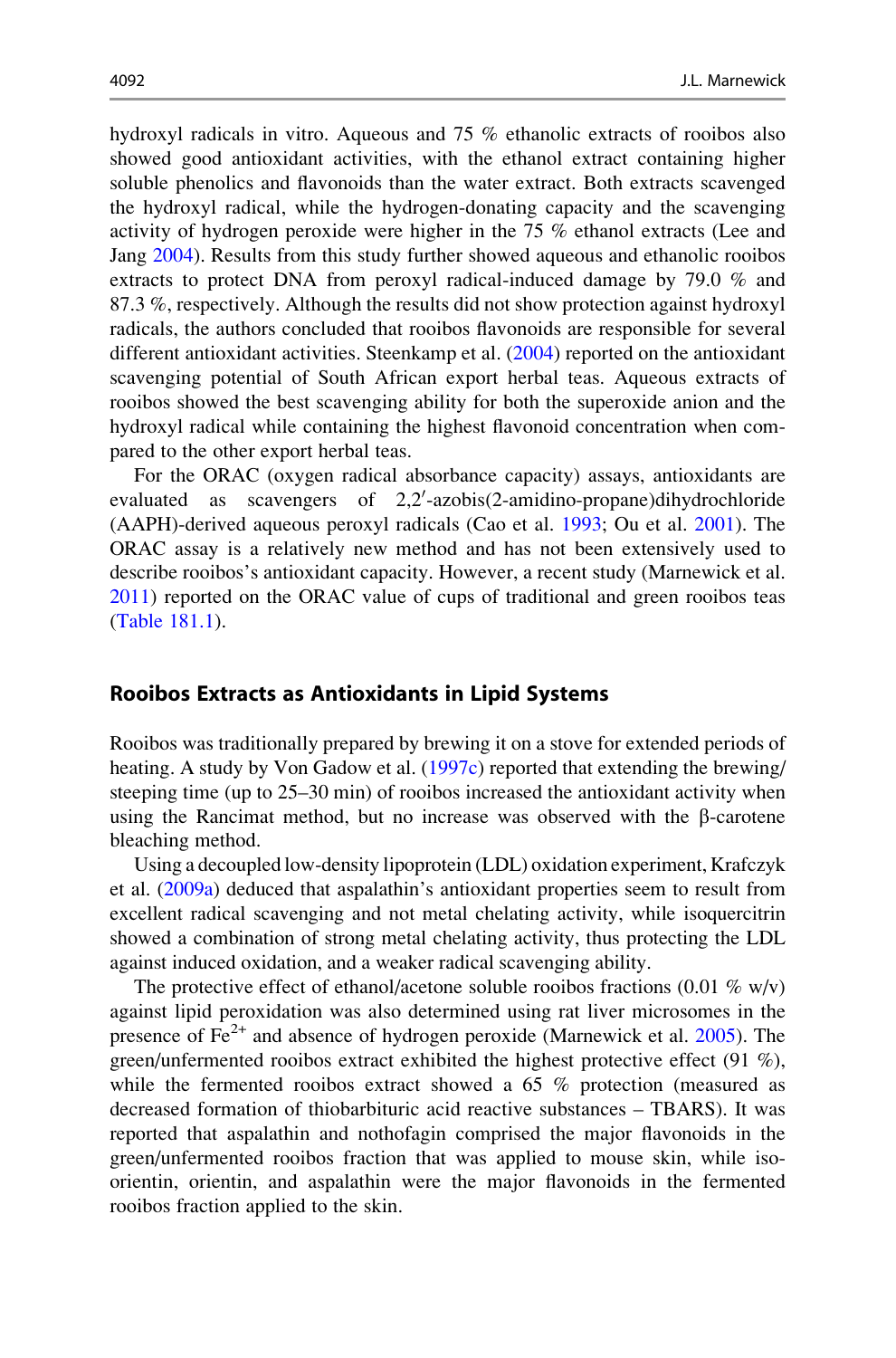Joubert et al. ([2008c](#page-23-0)) reported on the inhibition of  $Fe^{2+}$ -induced lipid peroxidation in rat liver microsomes. The green rooibos extract yielded a significantly higher protective effect  $(51.91 \pm 1.57 \%)$  inhibition at 0.02 mg/mL aqueous extract) when compared to the fermented rooibos  $(41.07 \pm 3.23 \%)$ .

It should also be noted that an in vitro prooxidant activity for rooibos was reported in 2005 (Joubert et al. [2005](#page-22-0)) using a linoleic acid emulsion peroxidation assay and oxidative degradation of deoxyribose in a Fenton system, dependent on the type of extract prepared, i.e., water extracts vs. enriched polyphenolic fractions. Pure aspalathin showed an in vitro prooxidant activity, while the prooxidant activity of the aqueous extracts and their crude polymeric fractions was linear to their flavonoid ( $r = 0.971$ ,  $P = 0.029$ ) and dihydrochalcone ( $r = 0.977$ ,  $P = 0.023$ ) content (Joubert et al. [2005](#page-22-0)). In the case of herbal medicines, it is thought that the prooxidant activity could be the cause of cytotoxicity and pro-apoptotic effects (Ueda et al. [2002\)](#page-25-0).

Rooibos extracts have also been investigated as a food additive to protect against lipid peroxidation. In [2005,](#page-22-0) Hitomi et al. reported on the antioxidant activity of rooibos in lard and iron-enriched cookies, using the DPPH radical scavenging assay. The rooibos extract showed a strong dose-dependent antioxidant activity while showing similar activity in the lard preservation model. In the iron-enriched cookies, the rooibos extract inhibited lipid peroxidation, and the authors recommended rooibos as a useful additive to high-fat foods in order to prevent lipid peroxidation. This strategy could have important improved shelf-life applications, but should still be investigated.

#### Rooibos as Antioxidants in Various Cellular Systems

Yoshikawa et al. reported in the early 1990s that rooibos extracts (prepared in a 1:5 ratio with water, heating to 95  $\degree$ C and letting it stand for a while) scavenged superoxide radicals without interfering or affecting the respiratory burst activity of human polymorphonuclear leukocytes, prepared from a healthy volunteer. Also in the early 1990s, Ito et al. ([1991\)](#page-22-0) reported the pretreatment (2 h prior to  $H_2O_2$ treatment) of mouse leukemic cells (L5178Y) with aqueous extracts of rooibos leaves, to prevent  $H_2O_2$ -induced cell killing in a dose-dependent manner. It did not afford this protection when the rooibos extracts were added during the  $H_2O_2$ treatment. The authors concluded that the protection could be because of secondary effects of the rooibos components increasing the cellular antioxidant activity during the preincubation and thus modifying the cells to be tolerable against induced oxidative stress.

Another study investigated the effect of rooibos on the growth and changes in growth parameters in cultured chick skeletal muscle cells to confirm correlation with its antioxidant properties (Lamošová et al. [1997\)](#page-23-0). An aqueous extract of rooibos was prepared by adding 2,000 mL of boiling water to 3.5 g of dried leaves and stems and steeping for 20 min before filtration  $(0.22 \mu m)$  membrane filter). Various dilutions of this extract were added to the cells. Results showed that the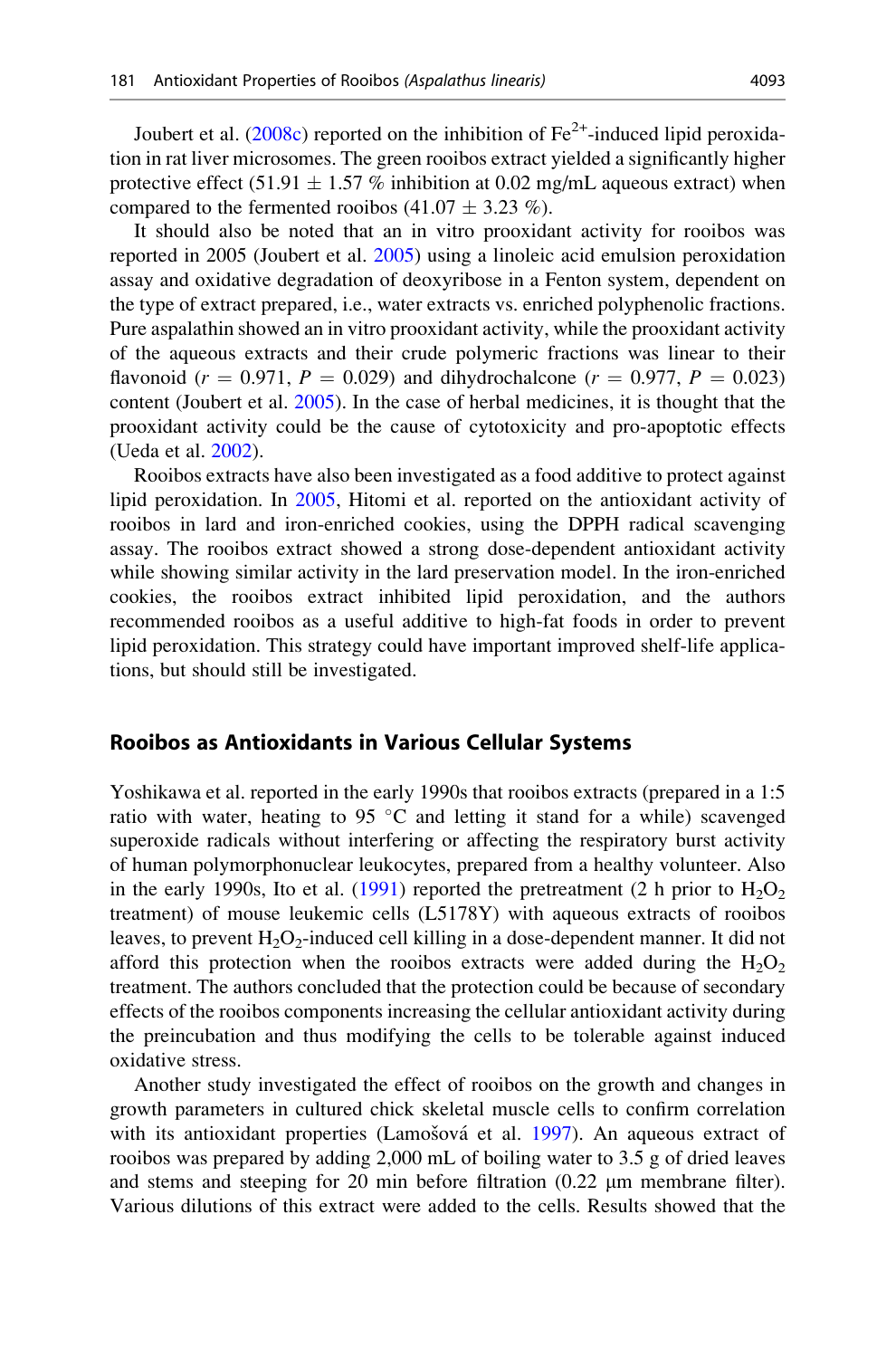rooibos extract inhibited the proliferation and growth of the muscle cells, and the authors concluded that this could be as a result of removal of reactive oxygen species needed for mitotic stimulation of cells, but it could not be excluded that other rooibos compounds might possess natural cytostatic properties.

Pretreating  $H_2O_2$  exposed hamster lung fibroblasts (V79-4 cells) with a rooibos extract increased cell viability and protected gap-junction intercellular communication (related to anticancer mechanisms in multicellular organisms) (Yoo et al. [2008\)](#page-25-0). The rooibos extract also induced two antioxidant enzymes', superoxide dismutase (SOD) and catalase (CAT) activities.

Very few studies to date have been done on the bioavailability and metabolism of specific rooibos phenolic constituents. Both major flavonoid constituents of green rooibos, aspalathin and nothofagin, show potent in vitro antioxidant capacity, with nothofagin being the less potent scavenger and weaker protector against Fe(II)-induced lipid peroxidation in a membrane assay system (Snijman et al. [2009;](#page-24-0) Krafczyk et al. [2009a](#page-23-0)). Recently, a study reported on the in vitro biotransformation of these two major rooibos constituents using Aroclor 1254-induced rat liver fractions. Two glucoronyl products and one sulfation product for aspalathin and only glucoronyl metabolites for nothofagin were detected as a result (Van der Merwe et al.  $2010$ ). The online HPLC DPPH and  $ABTS<sup>+</sup>$  antioxidant assays showed that the putative glucoronidated aspalathin product lacked any radical scavenging properties. The nothofagin metabolite and sulfated aspalathin product were not tested, as it was established that these metabolites showed a low level of transformation and were non-active due to their structure. The authors concluded that there seems to be an important balance between the conjugated and nonconjugated forms of aspalathin, and it could affect the oxidative status in vivo (Van der Merwe et al. [2010](#page-25-0)). The bioavailability of rooibos is addressed in the ["Human studies"](#page-15-0) section of this chapter.

# Animal Studies

One of the very first studies to report on the antioxidant capacity of rooibos was that of Inanami et al. ([1995\)](#page-22-0). They examined the effects of chronic rooibos feeding on the accumulation of lipid peroxides in the brain, usually associated with aging. Using the TBARS assay, it was shown that rooibos significantly reduced the level of lipid peroxides in several brain regions (frontal cortex, occipital cortex, hippocampus, and cerebellum) of the older female Wistar rats (age 24 months), comparable to that of animals at the age of 5 weeks. The authors suggested that rooibos flavonoids functioned as free-radical scavengers in the brain and suppressed the formation of lipid peroxides.

Rooibos has also been shown to be a hepatoprotector via an antioxidative mechanism. Uličná et al. [\(2003](#page-25-0)) used a carbon tetrachloride (CCl<sub>4</sub>)-induced rat model of liver injury. An aqueous extract of rooibos (5 g dried tea leaves and stems boiled for 10 min in 2,000 mL water and steeping for 20 min while cooling) was given to the rats 7 days before the  $\text{CCl}_4$  administration, in addition to 5 mL/kg of the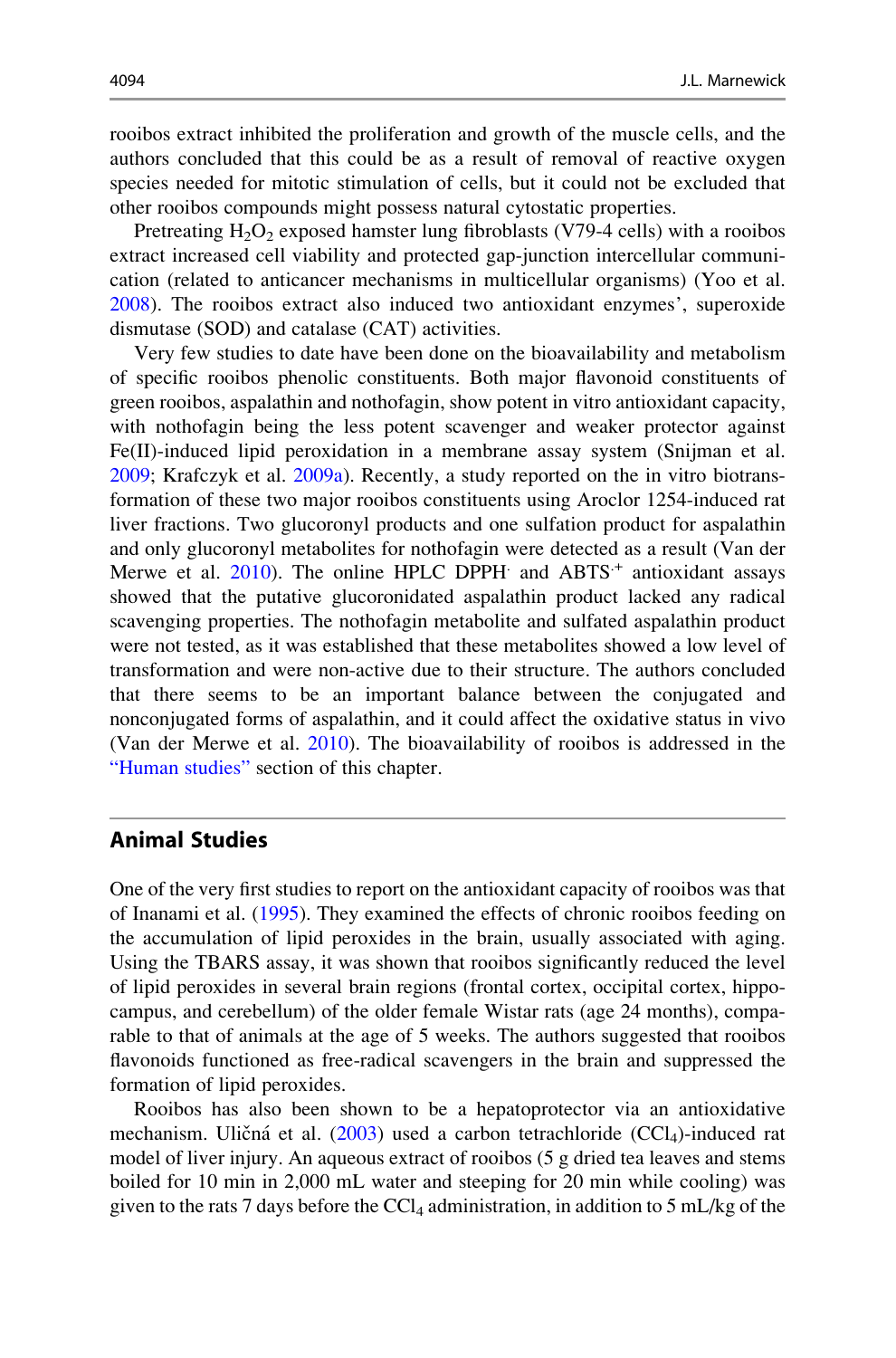rooibos given to the rats via gavage daily. The experiment lasted 10 weeks. Rooibos not only reversed steatosis and cirrhosis in the liver tissue but also significantly inhibited the increase of malondialdehyde (MDA), triacylglycerols, and cholesterol in the liver, with a similar effect on the plasma activities of aminotransferases (ALT, AST), alkaline phosphatase, and bilirubin concentrations. The authors concluded that the natural antioxidants and scavenging agents in rooibos might be effective herbal hepatoprotectors for patients with hepatopathies. A few years later, the effect of rooibos to support regeneration of rat liver after intoxication by  $\text{CC}l_4$ (carbon tetrachloride) was investigated (Uličná et al. [2008](#page-25-0)). Results showed that rooibos significantly decreased the level of hepatic MDA in the early stage (7 days) of regeneration with both lower activities of ALT and AST and lower levels of total bilirubin. It was proposed that the rooibos antioxidant constituents scavenged the reactive oxygen species that increased due to the enhanced mitochondrial function that occurs during regeneration of the liver. The authors proposed rooibos as a coadjuvant for the therapy of liver diseases.

Using a similar study design, Kucharská et al. ([2004\)](#page-23-0) reported on the effect rooibos had on the antioxidant status of the liver using a rat  $\text{CCl}_4$ -induced liver damage model. Concentrations of reduced and oxidized coenzyme Q9 and  $\alpha$ -tocopherol were measured with HPLC in liver tissue to determine the redox state and antioxidant capacity. Rats consuming rooibos showed increased antioxidant status in the livers, comparable with that of healthy animals, as shown by significantly reduced formation of MDA (lipid peroxidation marker), and improved levels of reduced coenzymes  $Q9$  and  $\alpha$ -tocopherol. Results from this study suggested that an adequate antioxidant status seemed to be important for protection, but that treatment with natural antioxidants may be better as indicated by the against liver damage improved coenzyme Q9 redox status.

Uličná et al.  $(2006)$  $(2006)$  reported on the prevention of oxidative stress by rooibos in streptozotocin-induced diabetic rats. Aqueous and alkaline extracts of fermented rooibos were prepared and administered to the respective rats via daily gavage. Significantly decreased levels of MDA in the plasma, lens, and liver of these animals were reported. The levels of advanced glycation end products and advanced oxidation protein products, known to increase in the presence of oxidative stress, were also significantly lowered by the rooibos extracts. The authors recommended rooibos as a preventative measure against microvascular and/or macrovascular diabetic complications, largely due to rooibos being an effective antioxidant in both hydrophilic and hydrophobic biological systems.

Marnewick et al. ([2003\)](#page-23-0) reported on the effect chronic feeding of aqueous extracts of both fermented and green rooibos had on the modulation of oxidative stress in male Fischer rats. Rooibos leaves and stems (both fermented and green) were prepared by adding 100 mL freshly boiled tap water to 2 g of plant material, while steeping for 30 min before filtering, cooling, and feeding it to the rats in their water bottles for 10 weeks. Results from this study showed that although fermented and green rooibos extracts did not have any effect on the antioxidant capacity (measured as ORAC) of the liver, both extracts significantly improved the glutathione (GSH) redox status of the liver by reducing the level of oxidized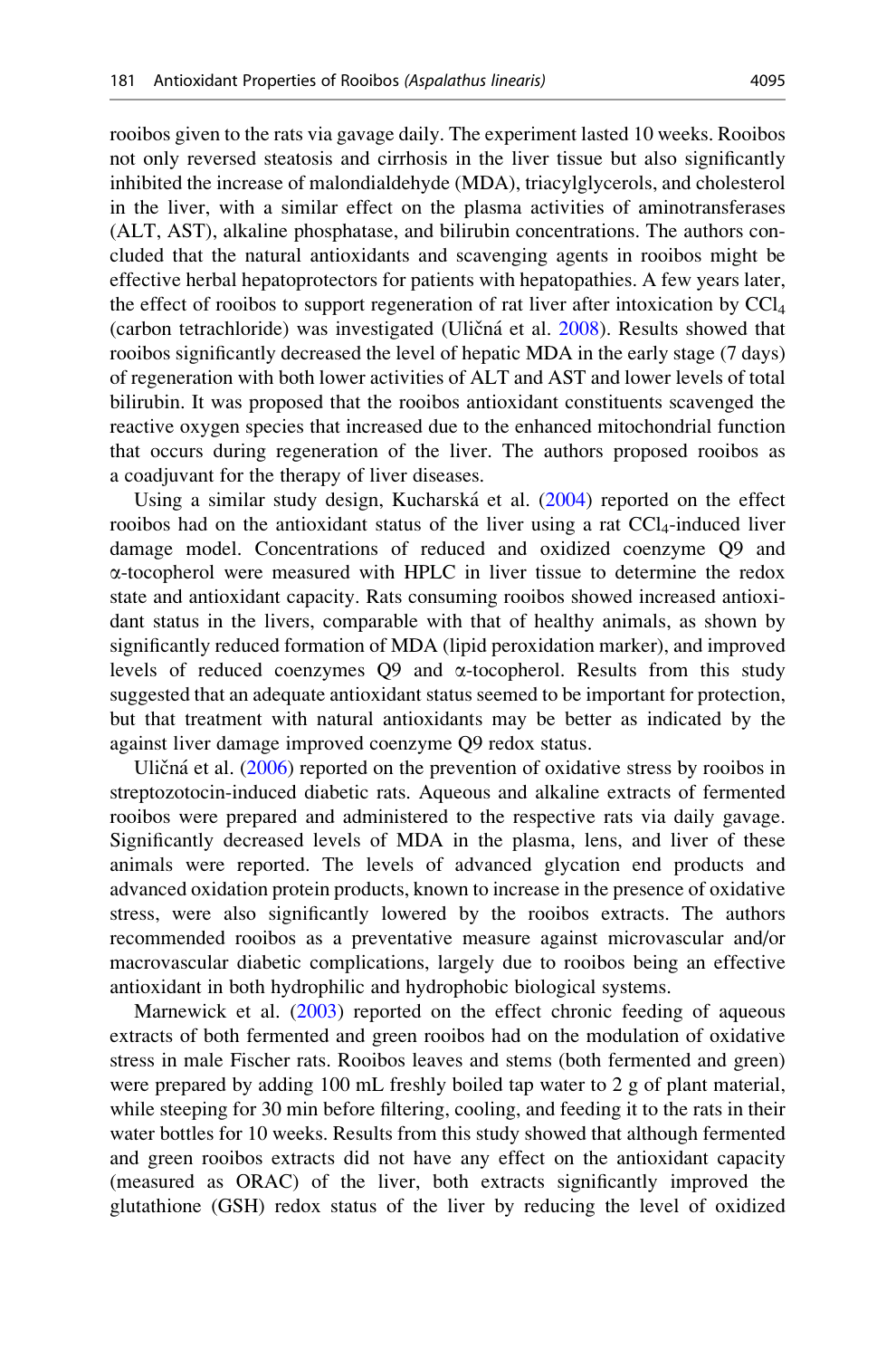glutathione (GSSG) and thus increasing the GSH:GSSG ratio significantly. In the presence of reactive species, GSH is rapidly oxidized to GSSG, and in its turn, exported from cells. Intracellular levels of GSH, GSSG, or the ratio of GSH: GSSG serve as indicators of oxidative stress (Fang et al. [2002](#page-22-0)). Simultaneously, the rooibos extracts also significantly enhanced the activities of the important hepatic phase II drug-metabolizing enzymes, glutathione S-transferase alpha and UDP-glucoronosyl transferase. These results suggest that rooibos represents that rooibos widely consumed a promising chemopreventive tool for humans as this herbal tea is consumed.

Another application where the antioxidant properties of rooibos may play an important role is in chemoprevention. Reactive oxygen species play an important role in carcinogenesis as they regulate critical cell proliferation and apoptosis events (Klaunig and Kamendulis [2004](#page-23-0)). A number of experimental animal studies have reported on the cancer-modulating properties of rooibos. Recently, Marnewick et al. [\(2009b](#page-23-0)) showed rooibos extracts to protect against fumonisin B1-induced cancer promotion in male Fischer rats. Fermented rooibos (prepared as an aqueous extract, 2 % w/v) significantly decreased the  $FB_1$ -induced lipid peroxidation (TBARS assay) in the liver. Both fermented and green rooibos extracts reduced the relative number of larger GSTP<sup>+</sup> liver foci (precancerous lesions), while green rooibos also significantly reduced the total number of foci. The authors concluded that part of the reason rooibos afforded the protection against cancer promotion could be as a result of the modulation of the  $FB<sub>1</sub>$ -induced oxidative stress by rooibos, but other possible mechanisms could also be involved and needed further investigation.

Also recently, Sissing et al. [\(2011](#page-24-0)) reported on the modulation of methylbenzylnitrosamine (MBN)-induced esophageal squamous cell carcinogenesis with green rooibos (prepared as a  $2\%$  w/v aqueous extract and administered to male Fischer rats for 25 weeks after MBN initiation) reducing the mean total papilloma size by 87 %. This reduction correlated ( $r = 0.99$ ;  $P < 0.002$ ) with the daily intake of total polyphenols and flavonol/xanthones by the animals. Results also confirmed that fermentation resulted in reduced polyphenolic constituents with a resultant reduced inhibition of papilloma development. The authors concluded that due to many confounding factors such as lifestyle and bioavailability, the role of tea polyphenols in human cancer prevention remain unsure.

Previous studies have also reported on the topical application of rooibos extracts to modulate tumor promotion in mouse skin. Using a two-stage mouse skin carcinogenesis model, Marnewick et al. [\(2005](#page-23-0)) reported ethanol/acetone soluble fractions prepared from methanolic extracts of fermented and green rooibos inhibited 12-O-tetradecanoylphorbol-13-acetate (TPA)-induced tumor promotion. The fermented rooibos extract afforded a 75 % inhibition, while the green rooibos extract a 60 % inhibition, in terms of a decreased tumor volume, mean number of tumors, and delayed tumor development. In this topically applied model, it seemed that the flavonol/flavone content played a secondary role to the flavanol/proanthocyanidin content, as the fermented extract afforded the better protection, in contrast to findings in the other carcinogenesis studies. More recently, using ethanol/acetone soluble fractions prepared from ethanolic extracts of fermented and green rooibos,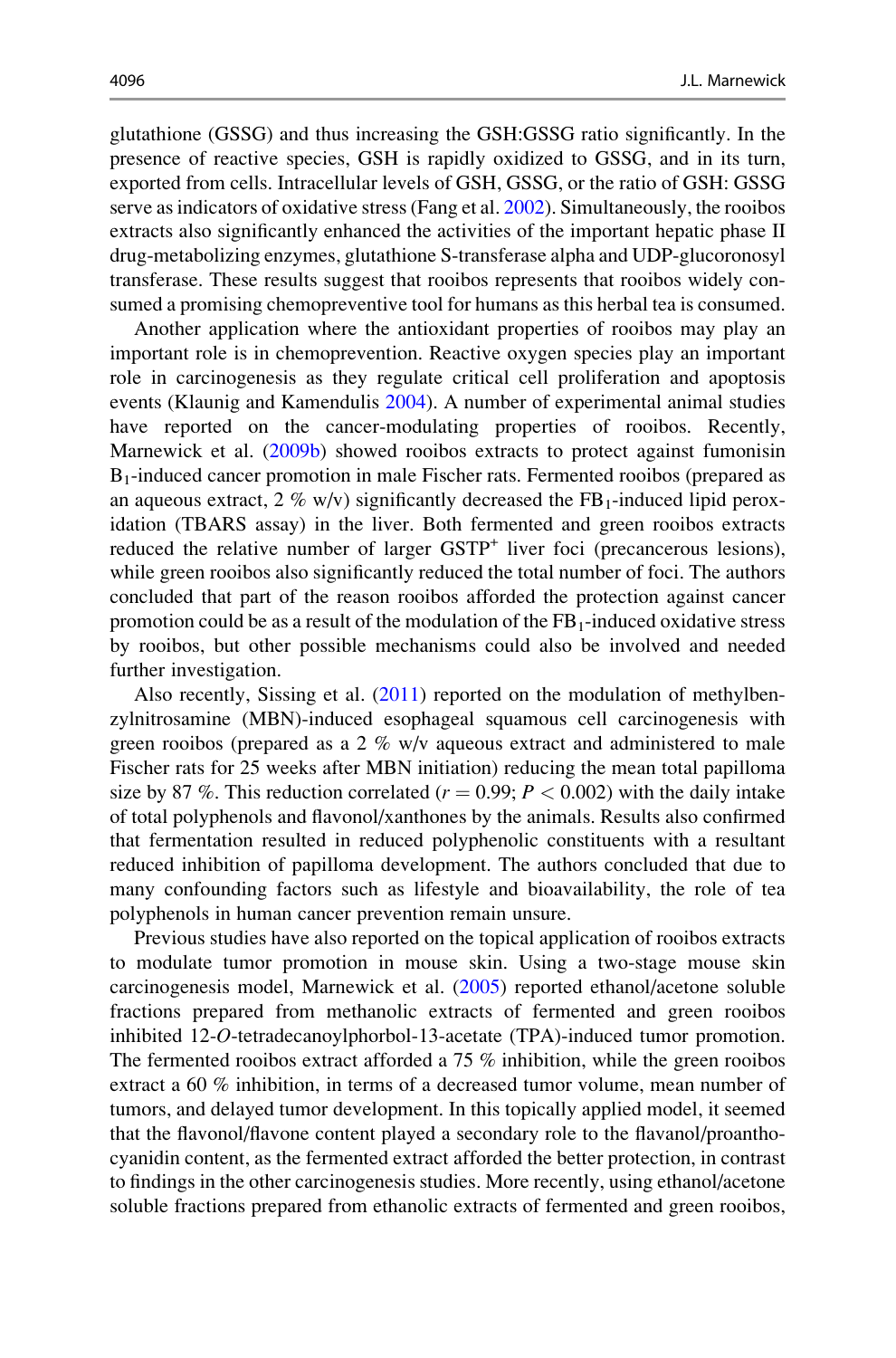Petrova et al. ([2011\)](#page-24-0) reported on the protective effect against ultraviolet B (UVB)promoted skin tumorigenesis in SKH-1 mice, using 7,12-dimethylbenz[a] anthracene (DMBA) as an initiator. The results from this study confirmed the results from Marnewick et al. [\(2005](#page-23-0)), in that fermented rooibos afforded the best protection with a 91 % reduction in the number of tumors that developed per mouse, followed by green rooibos with a reduction of 75 %.

Anti-inflammatory effects of rooibos have also been reported in a rat colitis model (dextran sodium sulfate (DSS)-induced colitis), where rats consuming rooibos (1.6 g unfermented rooibos leaves steeped in 100 mL 92  $\degree$ C water for 15 min with separation of the insoluble residue) for 4 weeks had significantly increased levels of serum SOD, while urine 8-hydroxy-2'-deoxyguanosine levels were significantly decreased (Baba et al. [2009\)](#page-21-0). After the DSS treatment, the levels of SOD remained higher in the rooibos group and prevented a decrease in hemoglobin level, as seen in the control group. No significant differences in clinical symptoms were shown between the rooibos-consuming animals and the control animals. The authors concluded that rooibos (in this instance, green/unfermented rooibos) reduced oxidative DNA damage via its in vivo antioxidative activity and proposed rooibos flavonoids to play a role in the increased SOD levels. Further studies are still needed to confirm the use of rooibos in the treatment of inflammatory bowel diseases. As a result of the outcome of the study, it was suggested that the routine intake of rooibos may be safe in modulating oxidative stress in children (Baba et al. [2009](#page-21-0)).

Pantsi et al. [\(2011](#page-24-0)) reported on the cardiac protective properties of rooibos. In this study, male Wistar rats consumed fermented and green rooibos (2 g leaves per 100 mL freshly boiled water, steeped for 30 min) for 7 weeks as the sole source of drinking fluid. At the end of the feeding period, the hearts were excised and mounted on a working heart perfusion apparatus. Aortic output recovery was measured as a functional parameter, as well as various biochemical parameters in the heart including the redox status of glutathione and various cell-signaling parameters. Results showed that both green and fermented rooibos significantly improved the aortic output recovery of hearts by 61.58 % and 61.06 %, respectively, but with no effect on the redox status of GSH. Both green and fermented rooibos also significantly decreased poly (ADP-ribose) polymerase (PARP) cleavage, and the authors suggested that protection afforded by rooibos could be as a result of the inhibition of apoptosis. The fermented rooibos also showed a significant decrease in cleaved caspase-3, another apoptosis marker, supporting the case that rooibos flavonols have an important anti-apoptotic role to play. Future studies were recommended to determine the vascular effects of rooibos compounds and/or their respective metabolites to confirm its potential as a therapeutic substance.

Other biological activities that have been described for rooibos also include the modulation of metabolic abnormalities/disturbances, with rooibos protecting the liver against lipid storage in hyperlipidemic mice with an increased energy intake via a Western-type diet (Beltrán-Debón et al. [2011\)](#page-21-0). Kawano et al. [\(2009](#page-23-0)) also reported on the effect of aspalathin, the unique rooibos flavonoid, on glucose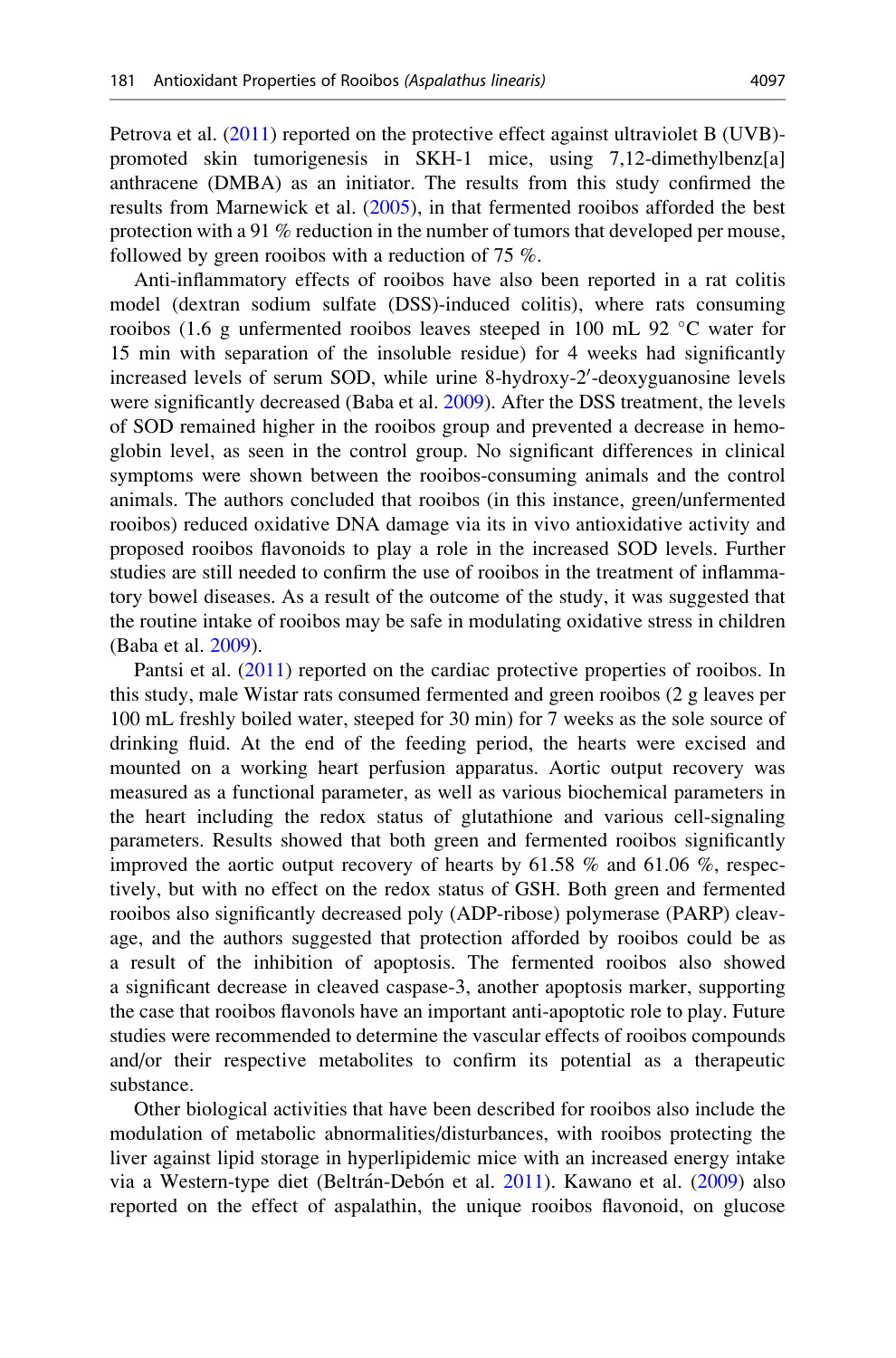<span id="page-15-0"></span>metabolism. Using a type 2 diabetes mouse model, results from the study showed dietary aspalathin to suppress the increase in fasting glucose levels in male db/db mice.

## Human Studies

To consider the question whether rooibos flavonoids are physiologically relevant antioxidants, thought has to be given to their bioavailability. Courts and Williamson [\(2009](#page-22-0)) investigated the absorption of methylated and glucuronidated aspalathin, a C-glycosyl flavonoid from rooibos, in humans. Six healthy individuals consumed 300 mL of an aspalathin-rich green rooibos tea solution (14 g leaves added to 1 L 100 C water, extracted 3 times for 10 min). The 300 mL green rooibos contained 91.2 mg aspalathin. The participants also consumed a standard polyphenol-free meal at three occasions (1, 5, and 9 h) after taking the rooibos. The duration of the study was 24 h, with urine samples collected every 2 h. Results from this study reported the presence of unhydrolyzed methylated metabolites of aspalathin in the urine, revealing that deglycosylation is not needed for C-glycosyl flavonoid absorption in humans. Previously, results from a long-term feeding experiment in pigs also showed intact aspalathin metabolites in the urine with very limited absorption taking place  $(0.16-0.87\%)$  after 7 days of treatment (Kreuz et al. [2008](#page-23-0)).

Stalmach et al. [\(2009](#page-24-0)) conducted an investigation into the bioavailability of rooibos flavonoids using ten volunteers, each whom consumed 500 mL of a "readyto-drink" fermented or green rooibos beverage after fasting, collecting plasma and urine samples before, and at 0.5, 1, 2, and 5 h after consuming the rooibos beverage, while urine was also collected up to 24 h after consumption. Results from HPLC– PDA–MS analyses again confirmed the poor bioavailability of the dihydrochalcone and flavanone C-glucosides in the fermented and green rooibos beverages as, only trace amounts of metabolites were shown in the urine after 24 h with no detectable quantities in the plasma and showed a rapid turnover and removal of the metabolites from the circulatory system. As most of the aspalathin metabolites were excreted within 5 h of consumption and the urinary excretion of the eriodictyol-O-sulfate within 5–12 h, the authors suggested passage from small to large intestine with further action by the colonic microflora producing low molecular weight phenolic acids.

In a recent randomized crossover control trial, 12 healthy males consumed water, green rooibos, or an isolated fraction of green rooibos (containing 0.3  $g/0.5$  g aspalathin) (Breiter et al. [2011](#page-21-0)). Standardized meals, with a low flavonoid and vitamin C and E content, were consumed 30 min, 2, and 6 h after consuming the respective rooibos treatments. Blood and urine samples were collected before and at various times following the treatments. Results showed that the main urinary metabolite was methylated aspalathin, with six other metabolites of aspalathin and nothofagin also identified. The plasma showed trace quantities of unchanged green rooibos flavonoids. The peak concentration detected in the plasma was 0.76 nmol (0.26 % of total flavonoid intake) and 0.41 nmol after the intake of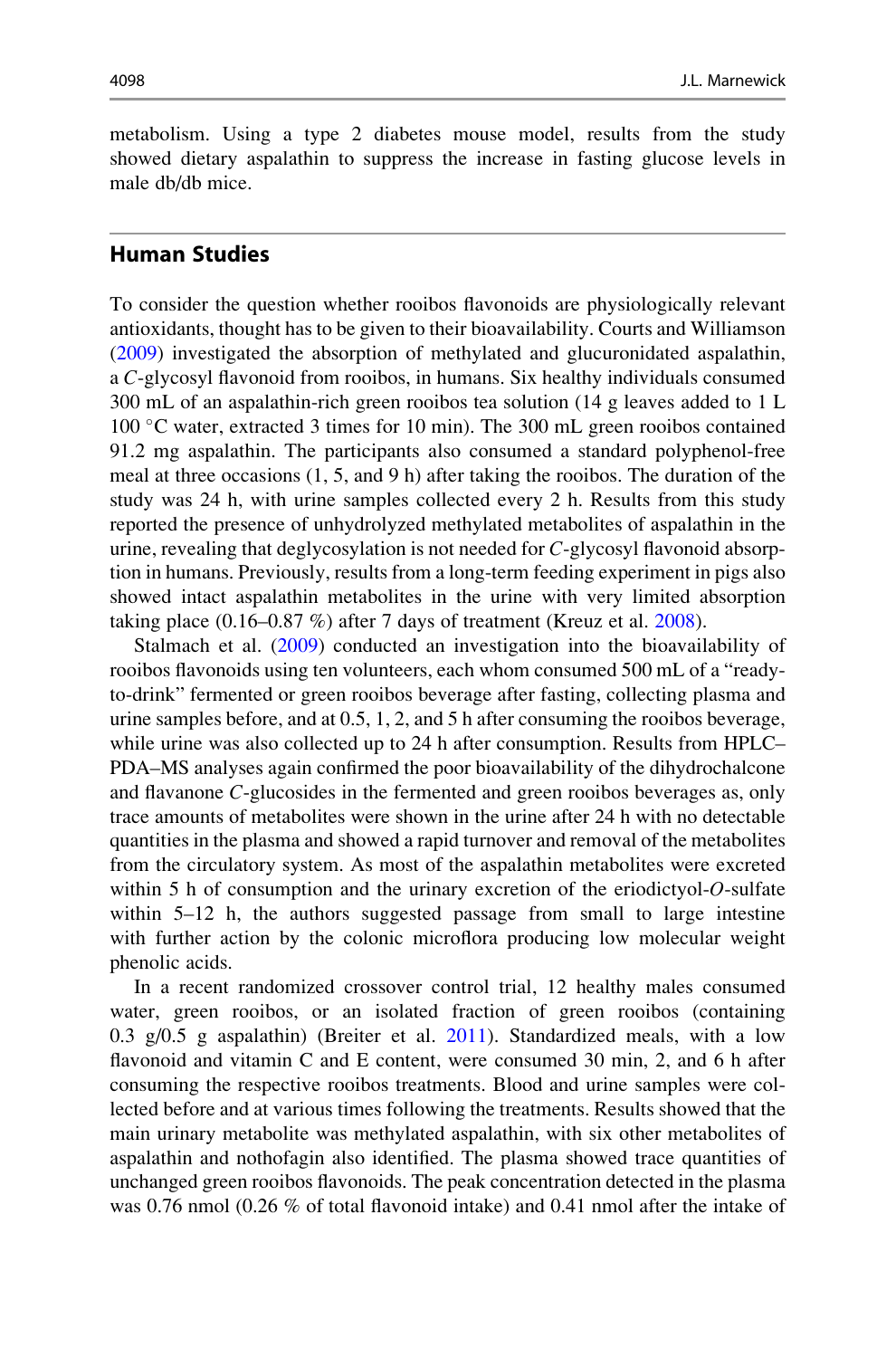the isolated green rooibos fraction. No increase in the plasma antioxidant capacity (measured by ORAC) could be shown, but rather a significant decrease, correlating with the poor recovery rates of the flavonoids. This decrease in antioxidant capacity had also been reported by Sauter in [2004](#page-24-0). The authors could not exclude that the consumption of carbohydrates as an energy source could be associated with this loss in antioxidant capacity in the blood, a phenomenon previously shown by Prior et al.  $(2007)$  $(2007)$ . Breiter et al.  $(2011)$  $(2011)$  have shown limited bioavailability of the dihydrochalcone-, flavone-C-, and flavonol-O-glycosides in green rooibos and the isolated fraction, and suggested that further studies be conducted using other parameters, i.e., malondialdehyde, glutathione to assess the in vivo antioxidant efficacy of rooibos flavonoids. [Table 181.2](#page-17-0) serves as a summary of the published human studies (in chronological order) involving rooibos.

Two other human studies have reported on the use of other biomarkers for rooibos. Nikolova et al. ([2007\)](#page-23-0) reported on the antioxidative effects of rooibos on workers occupationally exposed to lead. 75 male workers consumed either rooibos or a placebo, whereafter several biochemical parameters were measured in the blood. Consuming rooibos increased the levels of reduced GSH levels by 47.8 % and also significantly decreased plasma MDA levels, hereby positively modulating the antioxidant indices. Another pioneering study to report on the in vivo modulating effect of rooibos is that of Marnewick et al. [\(2011](#page-23-0)). This study investigated the effects of fermented rooibos on oxidative stress in adults at risk for cardiovascular disease. Forty participants (26 females, 14 males) consumed six cups (one cup constitutes one tea bag steeped in 200 mL freshly boiled water for 5 min) of traditional/fermented rooibos per day for 6 weeks followed by a crossover control period when water was consumed. Similarly, results from this study also failed to show any increase in the plasma antioxidant capacity (measured by ORAC), advising that ORAC should not be used as the sole marker for determining the in vivo antioxidative capacity of rooibos. Fasting blood samples from this study did show a positive modulation of the lipid profile of the participants with the consumption of fermented rooibos resulting in a significant decrease in serum LDL cholesterol and triacylglycerols while also significantly increasing the HDLcholesterol levels. In addition, consuming six cups of rooibos daily also improved the redox status of the participants as shown by the significant reduction in lipid peroxidation (measured as conjugated dienes and TBARS) as well as the significant increase in GSH levels, with a resultant increase in the GSH: GSSG ratio; such changes in redox markers are relevant to heart disease. Wanjiku [\(2009](#page-25-0)) also reported no significant change in the antioxidant capacity (measured as ORAC and FRAP) of healthy volunteers that consumed an acute dose of 500 mL traditional/fermented rooibos at 45, 90, and 180 min after consumption.

Interestingly, Persson et al. [\(2010](#page-24-0)) reported the cardiovascular effects of rooibos prior to the study by Marnewick et al. [\(2011](#page-23-0)). This study investigated the effects of rooibos (and other teas) on the angiotensin-converting enzyme (ACE) and nitric oxide (NO) in 17 healthy volunteers as a result of previous reports suggesting tea to reduce cardiovascular mortality. The volunteers (non-fasting) consumed 400 mL rooibos infusion (10 g leaves in 400 mL freshly boiled water, steeping for 10 min),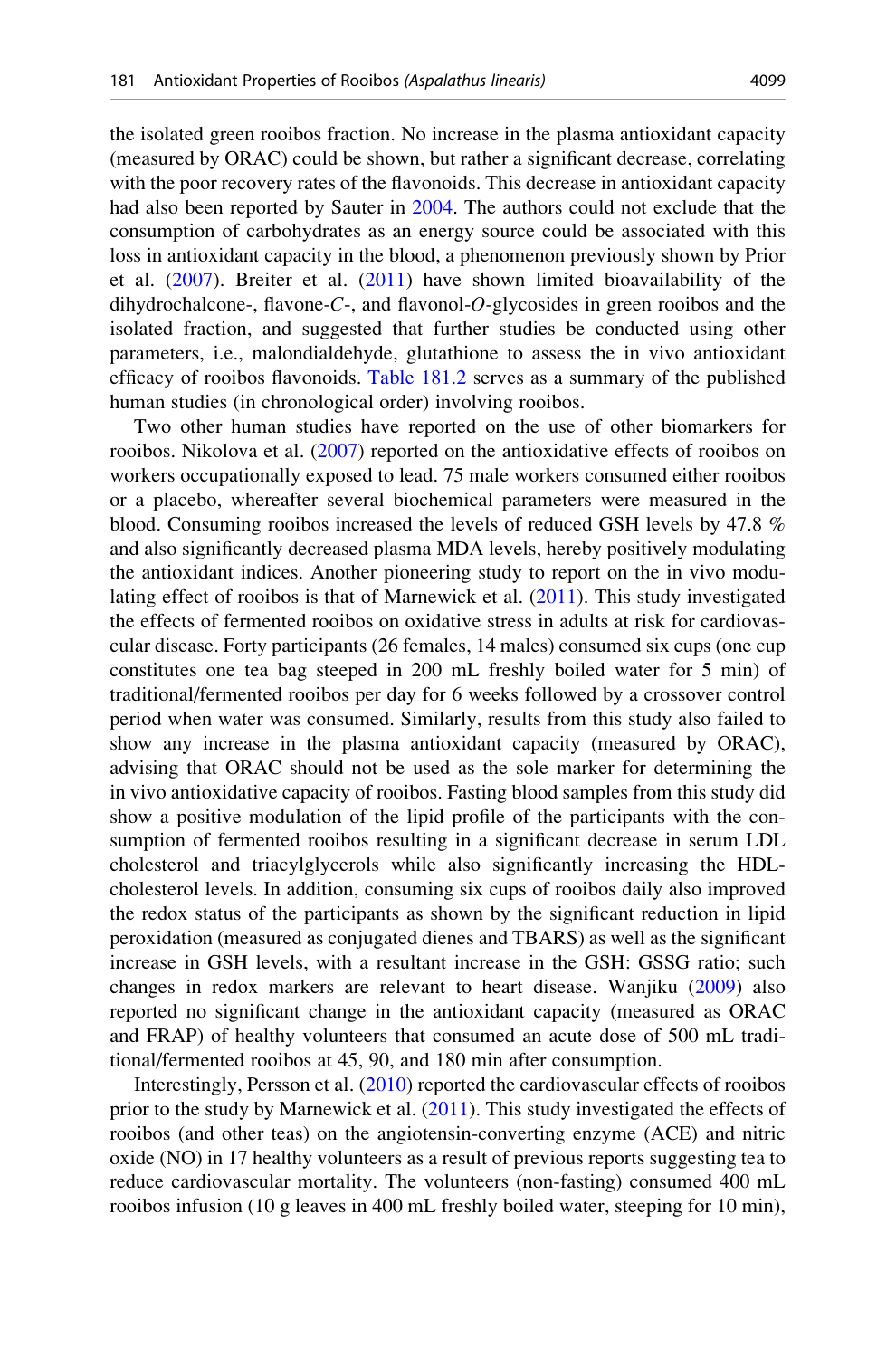<span id="page-17-0"></span>

| Table $181.2$ Summary                   | ot human studies reporting on various biological activities of rootbos       |                                                                                                                                                                                                            |                                                                                                                                            |                                 |
|-----------------------------------------|------------------------------------------------------------------------------|------------------------------------------------------------------------------------------------------------------------------------------------------------------------------------------------------------|--------------------------------------------------------------------------------------------------------------------------------------------|---------------------------------|
| <b>Biological activity</b>              | Subjects                                                                     | Dose                                                                                                                                                                                                       | Outcome                                                                                                                                    | References                      |
| Iron absorption                         | Ten adult males                                                              | rooibos tea with milk and sugar<br>Single dose 200 mL fermented                                                                                                                                            | No effect on iron status, similar to<br>water                                                                                              | Hesseling et al.<br>(1979)      |
| Antiallergic properties                 | Seven adults diagnosed with asthma<br>and hay fever                          | to the forearms 15 min before skin-<br>A rooibos poultice was also applied<br>rooibos tea (25 g tea leaves per 1 L<br>Three doses of 500 mL fermented<br>boiling water, steeping for 5 min).<br>prick test | No antihistaminic effects                                                                                                                  | Joubert (1982)<br>Hesseling and |
| Dermatological and<br>antiviral effects | infection (herpes simplex) and<br>Patients diagnosed with viral<br>itching   | Rooibos infusion once per week                                                                                                                                                                             | simplex within 2-3 days. Decreased<br>Decreased incidence of herpes<br>itching in patients with atopic<br>dermatitis                       | Kato (1991)<br>Skindo and       |
| Antioxidant status                      | Twenty subjects                                                              | aspalathin-rich extract prepared<br>2 weeks. Tablets contained an<br>from green rooibos                                                                                                                    | Two tablets (250 mg) taken daily for No changes in the antioxidant status<br>$(ABTS^+)$ . No changes in $Cu^{2+}$<br>induced LDL oxidation | Sauter (2004)                   |
| Iron absorption                         | One hundred and seventy-five school Two cups (200 mL per cup) of<br>children | fermented rooibos with milk and<br>sugar for 16 weeks                                                                                                                                                      | No adverse effects on iron status of<br>children                                                                                           | Breet et al.<br>(2005)          |
| Oxidative stress status                 | Seventy-five male lead factory<br>workers                                    | Fermented rooibos taken for 8 weeks                                                                                                                                                                        | peroxidation (plasma MDA levels).<br>Significant increased $(47.8\%)$<br>Significant decreased lipid<br>plasma GSH levels                  | Nikolova et al.<br>(2007)       |
| Antioxidant status                      | Eight healthy males                                                          | fermented rooibos with blood taken<br>at 0 h, 45 min, 90 min, 180 min<br>Single oral dose of 500 mL                                                                                                        | No significant changes in antioxidant Wanjiku<br>parameters (ORAC, FRAP, TP,<br>tGSH, GSH: GSSG                                            | (2009)                          |

Table 181.2 Summary of human studies reporting on various biological activities of rooibos  $-\frac{1}{2}$  $\ddot{\cdot}$ Ŕ ł  $\overline{a}$  $\cdot$ Ļ. ś J, ł ∵≓  $\ddot{+}$  $\tilde{\sigma}$ Table 181.2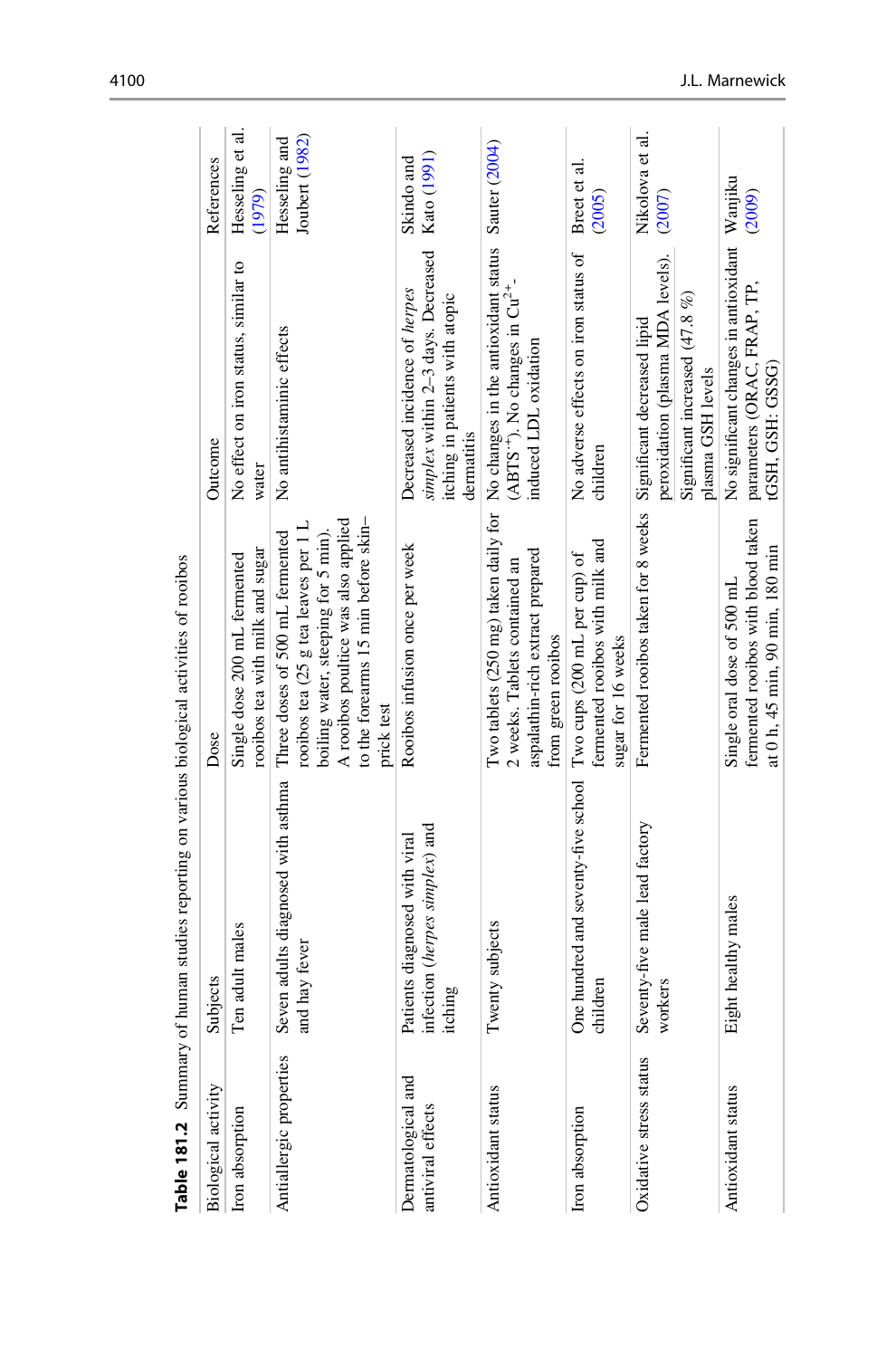| Antiwrinkle activity                               | Twenty health women                                                                                                          | and A. linearis applied twice daily to<br>Commercial mixture of C. sinensis<br>the inner forearm for 28 days                                                             | Significant reduction in wrinkles<br>$(9.9 %)$ with no improved skin<br>moisturizing action                                                                                                                                                                                                                                                                                                     | Chuarienthong<br>et al. (2010) |
|----------------------------------------------------|------------------------------------------------------------------------------------------------------------------------------|--------------------------------------------------------------------------------------------------------------------------------------------------------------------------|-------------------------------------------------------------------------------------------------------------------------------------------------------------------------------------------------------------------------------------------------------------------------------------------------------------------------------------------------------------------------------------------------|--------------------------------|
| Postprandial oxidative<br>stress and lipid profile | Fourteen healthy volunteers (seven<br>male, seven female)                                                                    | after a standardized fat meal. Blood<br>fermented rooibos with sugar taken<br>Single oral dose of 500 mL<br>taken at 0 h, 2 h, 4 h, 6 h                                  | reduction in lipid peroxidation (CDs,<br>showed a significant increase (4 h) in<br>plasma antioxidant activity (TEAC)<br>increase in tGSH levels (2 h). Also<br>TBARS) at 2, 4 h with significant<br>6 h), triglycerides (4, 6 h) and hs-<br>cholesterol $(2, 4, 6h)$ , LDL $(2, 4,$<br>glucose (6 h), insulin (4 h), total<br>Significant reduction in plasma<br>CRP (6 h) levels. Significant | Francisco<br>(2010)            |
| Cardiovascular effects                             | Seventeen healthy volunteers (nine<br>males, eight females)                                                                  | infusion). Blood taken at 0 h, 30 min,<br>fermented rooibos (10 g leaves per<br>400 mL boiling water, 10 min<br>Single oral dose of 400 mL<br>60 min, and 3 h            | No effect was shown on the levels of<br>specifically for the ACE II genotype.<br>Significant inhibition of ACE<br>activity at 30 and 60 min,<br>nitric oxide                                                                                                                                                                                                                                    | Persson et al.<br>(2010)       |
| Hepatotoxicity                                     | woman diagnosed with low-grade B-<br>Single case study with 42-year-old<br>cell malignancy, Waldenström<br>macroglobulinemia | One liter fermented rooibos daily for<br>boiling water, steeping for 10 min)<br>$\pm$ 2 weeks (1 tsp leaves per cup                                                      | range. No reexposure was done to<br>pathology markers within normal<br>Elevated plasma levels of ALT,<br>GGT, ALP with other chemical<br>confirm rooibos as the cause                                                                                                                                                                                                                           | Sinisalo et al.<br>(2010)      |
|                                                    | Twenty-three healthy male<br>collegiate wrestlers                                                                            | (Reddrox) taken by the athletes after<br>parameters after 1 h of rehydration<br>(dehydration). Measure various<br>Fermented rooibos infusion<br>a 2 h wrestling practice | Rooibos effect comparable to that of<br>water in promoting rehydration                                                                                                                                                                                                                                                                                                                          | Utter et al.<br>(2010)         |
| Antioxidant status                                 | Fifteen healthy volunteers                                                                                                   | fermented rooibos, green rooibos<br>$(1.5 \text{ g}$ rooibos extract per L) or<br>Single oral dose of 500 mL                                                             | a 6.6 % increase at 1 h for fermented<br>antioxidant capacity (TRAP) with<br>Significant increase in the plasma                                                                                                                                                                                                                                                                                 | Villaño et al.<br>(2010)       |
|                                                    |                                                                                                                              |                                                                                                                                                                          |                                                                                                                                                                                                                                                                                                                                                                                                 | (continued)                    |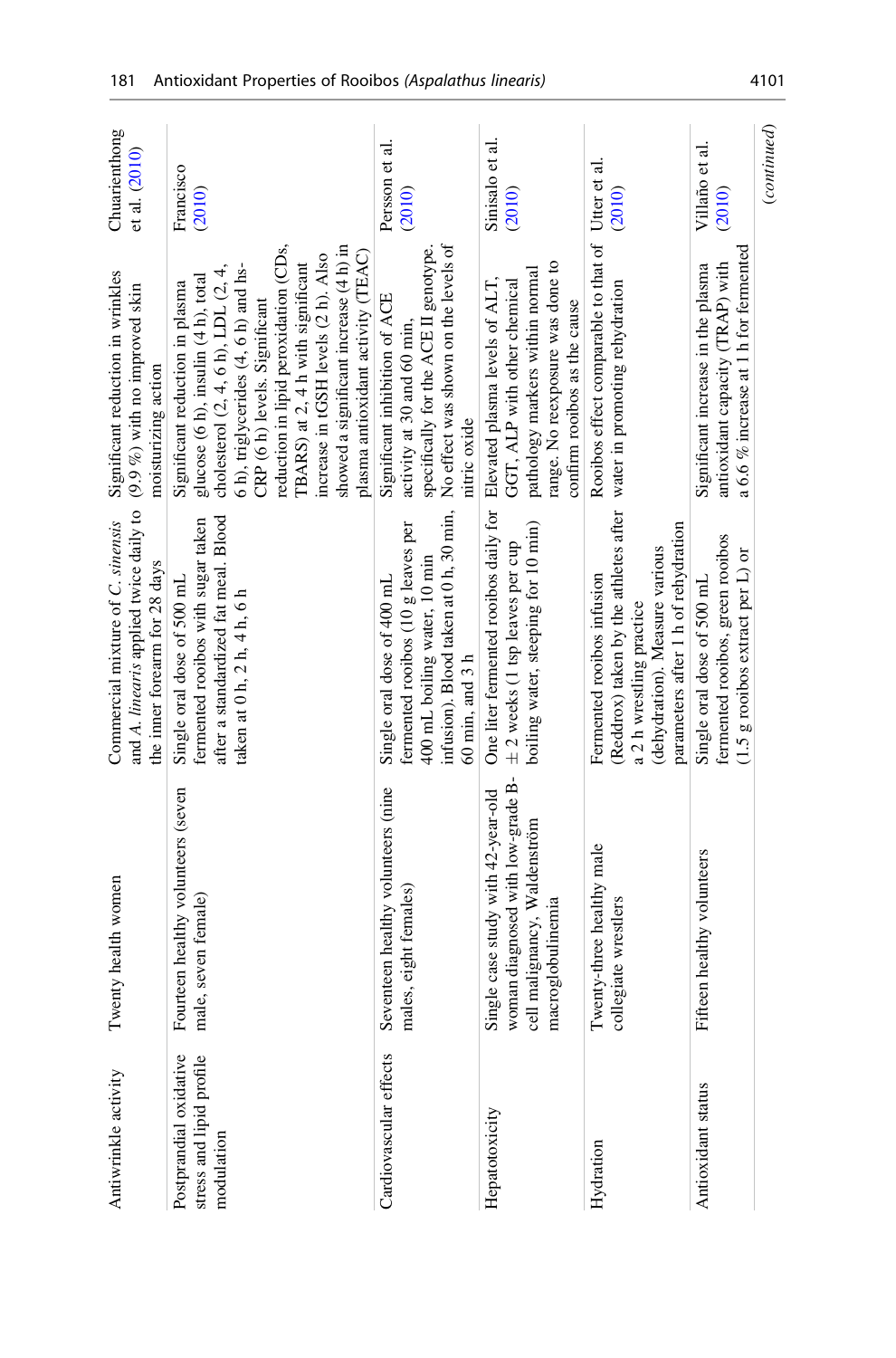| Table 181.2 (continued)                                        |                                                                                 |                                                                                                                                                                                                                                                                                                                                                                                                                                                                                                                                                                                           |                                                                                                                                                                                                                                 |                            |
|----------------------------------------------------------------|---------------------------------------------------------------------------------|-------------------------------------------------------------------------------------------------------------------------------------------------------------------------------------------------------------------------------------------------------------------------------------------------------------------------------------------------------------------------------------------------------------------------------------------------------------------------------------------------------------------------------------------------------------------------------------------|---------------------------------------------------------------------------------------------------------------------------------------------------------------------------------------------------------------------------------|----------------------------|
| <b>Biological activity</b>                                     | Subjects                                                                        | Dose                                                                                                                                                                                                                                                                                                                                                                                                                                                                                                                                                                                      | Outcome                                                                                                                                                                                                                         | References                 |
|                                                                |                                                                                 | water. Blood was taken at 0 h,<br>30 min, $1, 2$ , and $5 h$                                                                                                                                                                                                                                                                                                                                                                                                                                                                                                                              | rooibos and 2.9 $%$ increase for green<br>rooibos                                                                                                                                                                               |                            |
| Antioxidant status                                             | Twelve healthy male volunteers                                                  | 10 min), aspalathin-rich fraction or<br>Single oral dose of 500 mL green<br>rooibos (10 g leaves per 500 mL<br>boiling water, steeping time of<br>water was taken                                                                                                                                                                                                                                                                                                                                                                                                                         | antioxidant capacity (ORAC) up to<br>No significant increase in serum<br>8 h after ingestion                                                                                                                                    | Breiter et al.<br>(2011)   |
| Hair growth                                                    | degrees of androgenetic alopecia<br>Sixty-nine males with varying               | Optimized botanical blend also<br>topically applied for 12 weeks<br>containing green rooibos was                                                                                                                                                                                                                                                                                                                                                                                                                                                                                          | Significant increased growth rate of<br>Significant increased hair density<br>and number of anagen follicles.<br>hair                                                                                                           | Glynn (2010)               |
| oxidative stress, lipid<br>profile modulation<br>Modulation of | females) at risk for cardiovascular<br>Forty adults (14 males and 26<br>disease | steeping for 5 min) daily for 6 weeks<br>Six cups of fermented rooibos (one<br>tea bag per 200 mL boiling water,                                                                                                                                                                                                                                                                                                                                                                                                                                                                          | GSSG ratio. Positive modulation of<br>Significant increase in tGSH; GSH:<br>decreased LDL, triacylglycerols,<br>peroxidation (CDs, TBARS).<br>Significant decrease in lipid<br>the lipid profile (significant<br>increased HDL) | et al. (2011)<br>Marnewick |
| C-reactive proteins, NO                                        |                                                                                 | $ABTS^+$ $2.2'$ -azinobis(3-ethylbenzothiazoline-6-sulphonic acid) radical cation, ACE angiotensin-converting enzyme, ALT alanine aminotransferase, AST<br>aspartate aminotransferase, CD conjugated dienes, tGSH total glutathione, GSH reduced glutathione, GSSG oxidized glutathione, hs-CRP high-sensitive<br>nitric oxide, LDL low-density lipoprotein, HDL high-density lipoprotein, ORAC oxygen radical absorbance capacity, TRAP total<br>radical-trapping antioxidant potential assay, FRAP ferric reducing antioxidant potential, TBARS thiobarbituric acid reactive substances |                                                                                                                                                                                                                                 |                            |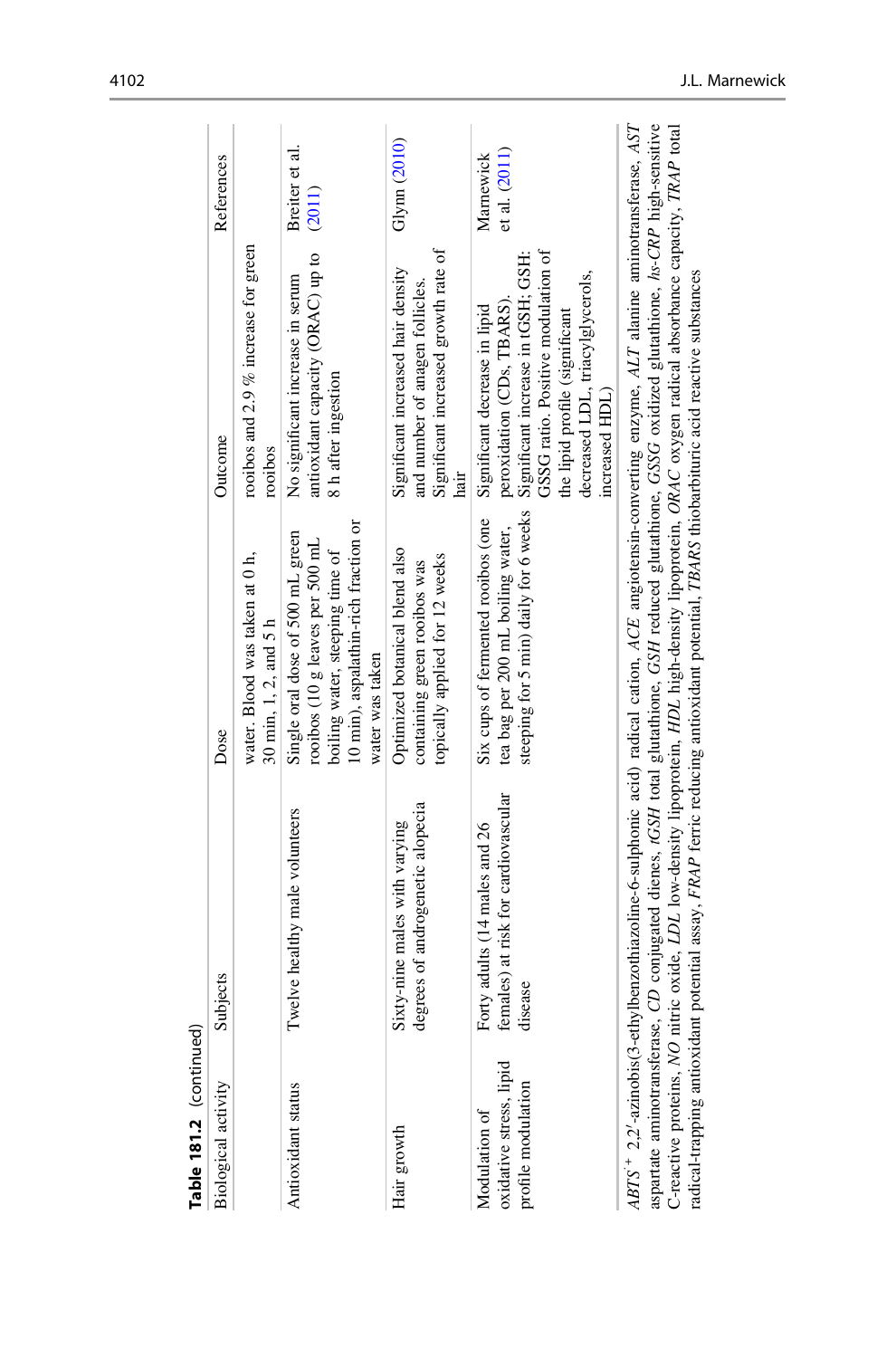with venous blood collected before and at various time periods (30 min, 60 min, and 3 h) after the consumption. Results showed rooibos to significantly inhibit ACE activity after 30 and 60 min, and specifically genotype II at 60 min. No significant changes were shown for NO levels, blood pressure or heart rate at the various time points. The authors pointed out that previously protective effects displayed by the rooibos could not only be ascribed to the antioxidant action, but that ACE inhibition should be added as another mechanism, specifically where cardiovascular disease is concerned. More recently, Persson ([2011\)](#page-24-0) reported that rooibos inhibited ACE activity using a "mixed inhibitor" mechanism, as shown by the results of  $V_{\text{max}}$ and  $K_{m}$ .

In [2010,](#page-25-0) Villaño et al. reported green and fermented rooibos to increase the plasma antioxidant capacity in healthy humans. In this acute study, 15 healthy volunteers consumed 500 mL water or "ready-to-drink" rooibos beverages (1.5 g/L rooibos extract powder) with blood collection taking place before and at 30 min, 1, 2, and 5 h after consumption. Consumption of the fermented rooibos beverages resulted in a 4.8 % increase in the "chain-breaking" total antioxidant capacity (measured by TRAP assay) after 30 min, while peaking after 1 h at 6.6 % increase ( $P < 0.05$ ) and declining to 4.9 % ( $P < 0.05$ ) at 2 h. The green rooibos beverage only caused an increase of 2.7 % after 2 h. Both rooibos beverages increased glycemia after 30 min of being ingested with no changes in plasma uric acid or the total cholesterol and triacylglycerol levels. This increase in plasma antioxidant capacity after an acute dose of rooibos is the first report to date, but current bioavailability studies could not be used to explain this. The authors suggested a rapid removal of rooibos metabolites from the circulatory system, and concluded that rooibos could be a useful source of dietary antioxidants.

Francisco [\(2010](#page-22-0)) investigated the modulation of postprandial oxidative stress by rooibos in normolipidemic volunteers. In a crossover control study, 14 participants consumed 500 mL of a fermented rooibos beverage (2 % w/v prepared with freshly boiled water with a steeping time of 5 min), sweetened with sucrose. The rooibos beverage was taken 15 min after the participants consumed a standardized fat meal with blood samples taken at 0 h, 2, 4, and 6 h post ingestion. A commercial soda beverage was used as the control beverage. The plasma glucose and insulin levels were significantly decreased at the 6 h and 4 h time interval, respectively, when compared to the control, while significantly decreased total cholesterol, LDL, and triacylglycerols were also shown at various time intervals. The inflammatory biomarker, hs-CRP was also shown to be significantly decreased at 6 h time interval in participants that consumed the rooibos beverage. The plasma antioxidant capacity (measured as TEAC) also increased significantly at the 4 h time interval. A significant decreased lipid peroxidation level (measured as conjugated dienes and TBARS) were also shown at time intervals 2 and 4 h after consuming the rooibos beverage. Important factors to take into account when comparing the results from human studies include both the timing of when the blood was taken and whether the participants fasted, as some studies had reported blood taking to take place after an overnight fast, while others had reported 30 min–1 h after rooibos consumption, with or without food intake.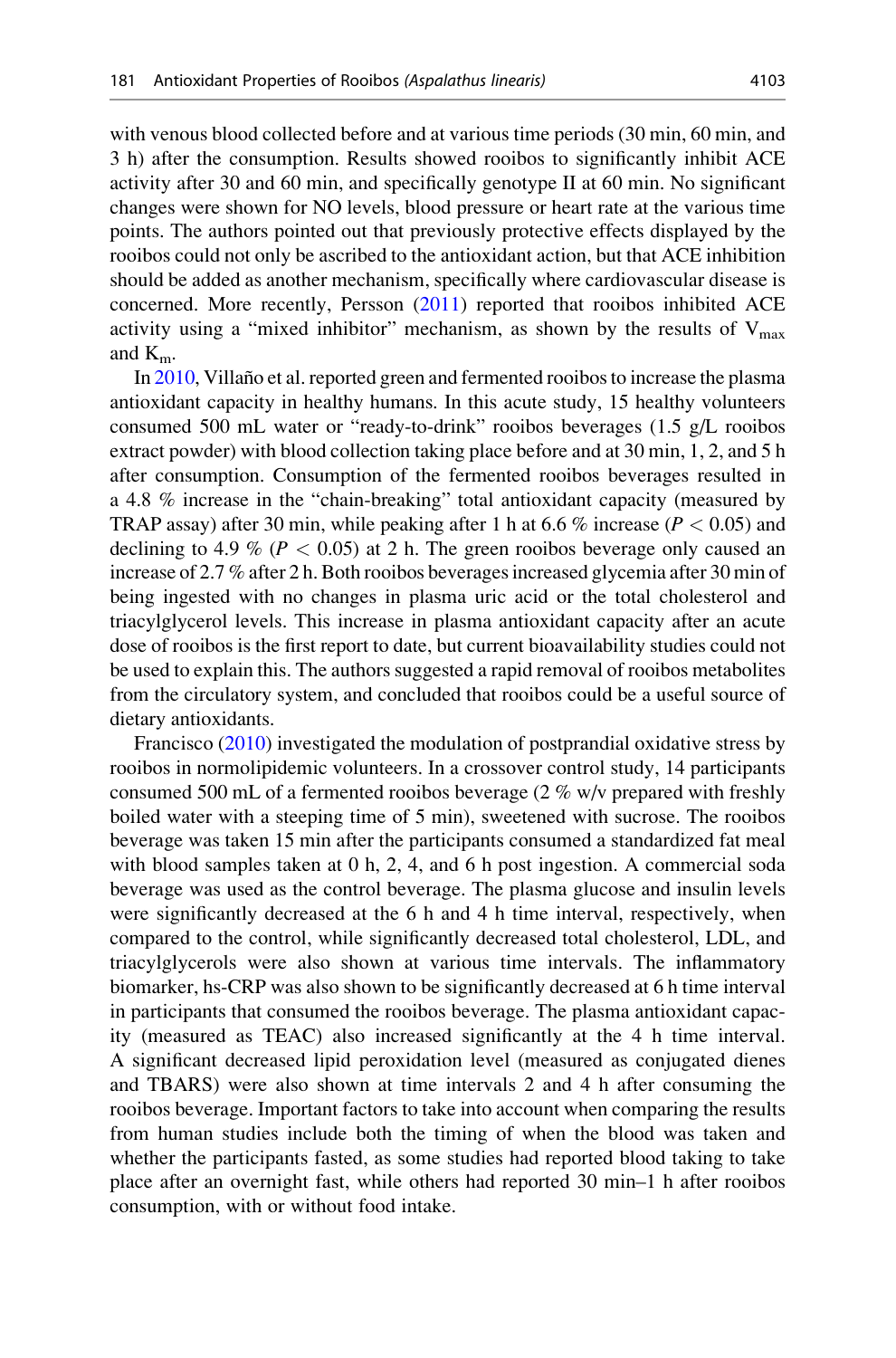# <span id="page-21-0"></span>Conclusions

The nature of in vivo studies makes it very problematic to deduce specific antioxidant mechanisms involved in cellular protective processes. In vitro assays are simpler and serve as good screening systems for antioxidant activity, while providing important information on the possible mode of action (Haenen et al. [2006\)](#page-22-0). Both systems are necessary when determining possible antioxidant capacity and health-promoting properties. In general, it seems that phytochemical compounds, especially the polyphenols, are accepted to be responsible for the various health-promoting properties being reported, but that further evidence from wellplanned human intervention studies are needed to confirm this.

Data from in vitro studies have shown rooibos polyphenols and rooibos extracts to possess antioxidant capacity, while data from the few human studies to date are looking promising. In spite of rooibos flavonoids' low bioavailability, an increasing number of papers, as discussed in this chapter, are reporting on very promising in vivo activities derived from human studies, i.e., positive modulation of the lipid profile, improved GSH redox status, decreased lipid peroxidation, and increased antioxidant capacities. These encouraging results definitely warrant further studies to elucidate the possible health-promoting properties of rooibos.

#### References

- Almajano MP, Carbó R, Jiménez JAL, Gordon MH (2008) Antioxidant and antimicrobial activities of tea infusions. Food Chem 108:55–63
- Arnao MB, Cano A, Acosta M (2001) The hydrophilic and lipophilic contribution to total antioxidant activity. Food Chem 73:239–244
- Baba H, Ohtsuka Y, Haruna H, Lee T, Nagata S, Maeda M, Yamashiro Y, Shimizu T (2009) Studies of anti-inflammatory effect of rooibos tea in rats. Pediatr Int 51:700–704
- Beecher GR (2003) Overview of dietary flavonoids: nomenclature, occurrence and intake. J Nutr 233:3248S–3254S
- Beltrán-Debón R, Rull A, Rodrígues-Sanabria F, Iswaldi I, Herranz-López M, Aragonès G, Camps J, Alonso-Villaverde C, Menéndez JA, Micol V, Segura-Carretero A, Joven J (2011) Continuous administration of polyphenols from aqueous rooibos (Aspalathus linearis) extract ameliorates dietary-induced metabolic disturbances in hyperlipidemic mice. Phytomedicine 18:414–424
- Benzie IF, Strain JJ (1996) The ferric reducing ability of plasma (FRAP) as a measure of "antioxidant power": the FRAP assay. Anal Biochem 239:70–76
- Blommeart KLJ, Steenkamp J (1978) Tannien- en moontlike kafeieninhoud van rooibos tee, Aspalathus (subgen. Nortiera) linearis (Burm. Fil) R Dalhlgr. Agroplantae 10:49
- Bramati L, Aquilano F, Peitta P (2003) Unfermented rooibos tea: quantitative characterization of flavonoids by HPLC-UV and determination of the total antioxidant capacity. J Agric Food Chem 51:7472–7474
- Breet P, Kruger HS, Jerling JC, Oosthuizen W (2005) Actions of black tea and rooibos on iron status of primary school children. Nutr Res 25:983–994
- Breiter T, Laue C, Kressel G, Gröll EUH, Hahn A (2011) Bioavailability and antioxidant potential of rooibos flavonoids in humans following the consumption of different rooibos formulations. Food Chem 128:338–347
- Cao G, Alessio HM, Cutler RG (1993) Oxygen-radical absorbance capacity assay for antioxidants. Free Radical Biol Med 14:303–311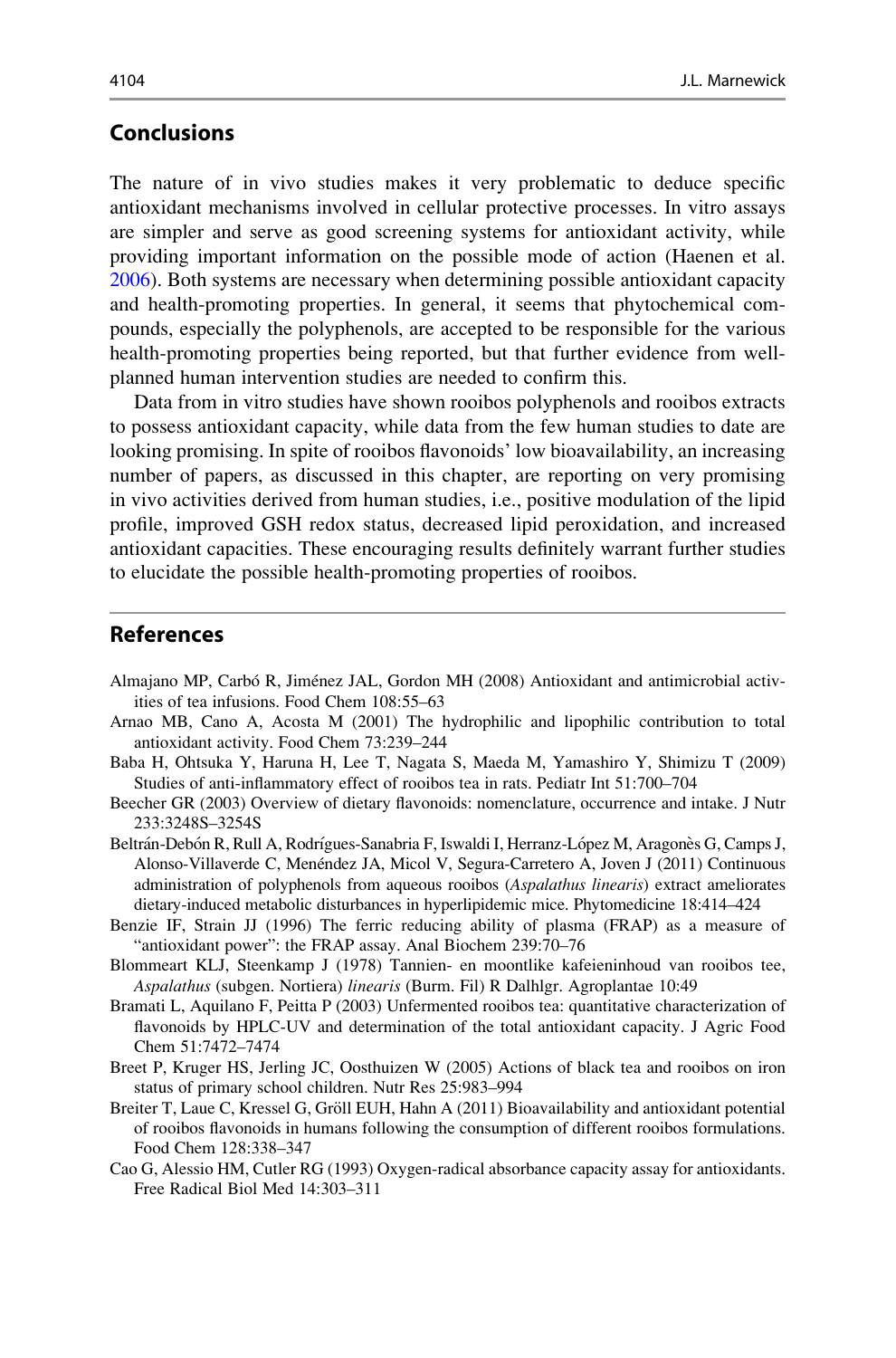- <span id="page-22-0"></span>Chuarienthong P, Lourith N, Leelapornpisid P (2010) Clinical efficacy comparison of anti-wrinkle cosmetics containing herbal flavonoids. Int J Cosmetic Sci 32:99–106
- Collins A (2005) Assays for oxidative stress and antioxidant status: applications to research into the biological effectiveness of polyphenols. Am J Clin Nutr 81:261S–267S
- Courts FL, Williamson G (2009) The C-glycoside flavonoid, aspalathin, is absorbed, methylated and glucuronidated intact in humans. Mol Nutr Food Res 53:1104–1111
- Dilis V, Trichopoulou A (2010) Assessment of antioxidants in foods and biological samples: a short critique. Int J Food Sci Nutr 61(5):441–448
- Erel O (2004) A novel automated direct measurement method of total antioxidant capacity using a new generation, more stable ABTS radical cation. Clin Biochem 37(4):277–285
- Fang Y-Z, Yang S, Wu G (2002) Free radicals antioxidants and nutrition. Nutr 18:872–879
- Francisco NM (2010) Modulation of postprandial oxidative stress by rooibos (Aspalathus linearis) in normolipidemic individuals. M.Tech. (Biomedical Technology) Thesis, Cape Peninsula University of Technology, Bellville
- Glynn KM (2010) From in vitro to in vivo: corporate development and efficacy of a topical hair growth agent derived from natural extracts. MSc (Biology) Thesis, Grand Valley State University, Michigan
- Griffiths HR, Moller L, Bartosz G, Bast A, Bertoni-Freddari C, Collins A, Cooke M, Coolen S, Haenen G, Hoberg A-M, Loft S, Lunec J, Olinski R, Parry J, Pompella A, Poulsen H, Verhagen H, Astley SB (2002) Biomarkers. Mol Aspects Med 23:101–208
- Haenen GRMM, Arts MJTJ, Bast A, Coleman MD (2006) Structure and activity in assessing antioxidant activity in vitro and in vivo: a critical appraisal illustrated with the flavonoids. Environ Toxicol Pharm 21:191–198
- Hesseling PB, Klopper JF, Van Heerden PDR (1979) The effect of rooibos tea on iron absorption [Afrikaans]. S Afr Med J 55:631–632
- Hesseling PB, Joubert JR (1982) The effect of rooibos tea on the type I allergic reaction. S Afr Med J 62:1037–1038
- Hitomi ERI, Miura Y, Mihara K, Onishi S, Hara N, Nakano M (2005) The antioxidative activity of rooibos tea in iron-enriched cookies. J Jpn Soc Food Sci 52:594–598
- Inanami O, Asanuma T, Inukai N, Jin T, Shimokawa S, Kasai N, Nakano M, Sato F, Kuwabara M (1995) The suppression of age-related accumulation of lipid peroxides in rat brain by administration of rooibos tea (Aspalathus linearis). Neurosci Lett 196:85–88
- Ito A, Shinohara K, Kator K (1991) Protective action of rooibos tea (Aspalathus linearis) extract against inactivation of L5178Y cells by  $H_2O_2$ . In: Proceedings of the international symposium on tea science, The Organizing Committee of ISTS, Shizuoka, pp 381–384
- Ivanova D, Gerova D, Chervenkov T, Yankova T (2005) Polyphenols and antioxidant capacity of Bulgarian medicinal plants. J Ethnopharmacol 96:145–150
- Joubert E (1996) HPLC quantification of the dihydrochalcones, aspalathin and nothofagin in rooibos tea (Aspalathus linearis) as affected by processing. Food Chem 55:403–411
- Joubert E, Winterton P, Britz TJ, Ferreira D (2004) Superoxide anion and  $\alpha$ ,  $\alpha$ -diphenyl- $\beta$ picrylhydrazyl radical scavenging capacity of rooibos (Aspalathus linearis) aqueous extracts, crude phenolic fractions, tannin and flavonoids. Food Res Int 37:133–138
- Joubert E, Winterton P, Britz TJ, Gelderblom WCA (2005) Antioxidant and pro-oxidant activities of aqueous extracts and crude polyphenolic fractions of rooibos (Aspalathus linearis). J Agric Food Chem 53:10260–10267
- Joubert E, Schulz H (2006) Production and quality aspects of rooibos tea and quality products. A review. J Appl Bot Food Qual 80:138–144
- Joubert E, Gelderblom WCA, Louw A, De Beer D (2008a) South African herbal teas: Aspalathus linearis, Cyclopia spp. and Athrixia phylicoides – a review. J Ethnopharmacol 119:376–412
- Joubert E, Manley M, Botha M (2008b) Evaluation of spectrophotometric methods for screening of green rooibos (Aspalathus linearis) and green honeybush (Cyclopia genistoides) extracts for high levels of bio-active compounds. Phytochem Anal 19:169–178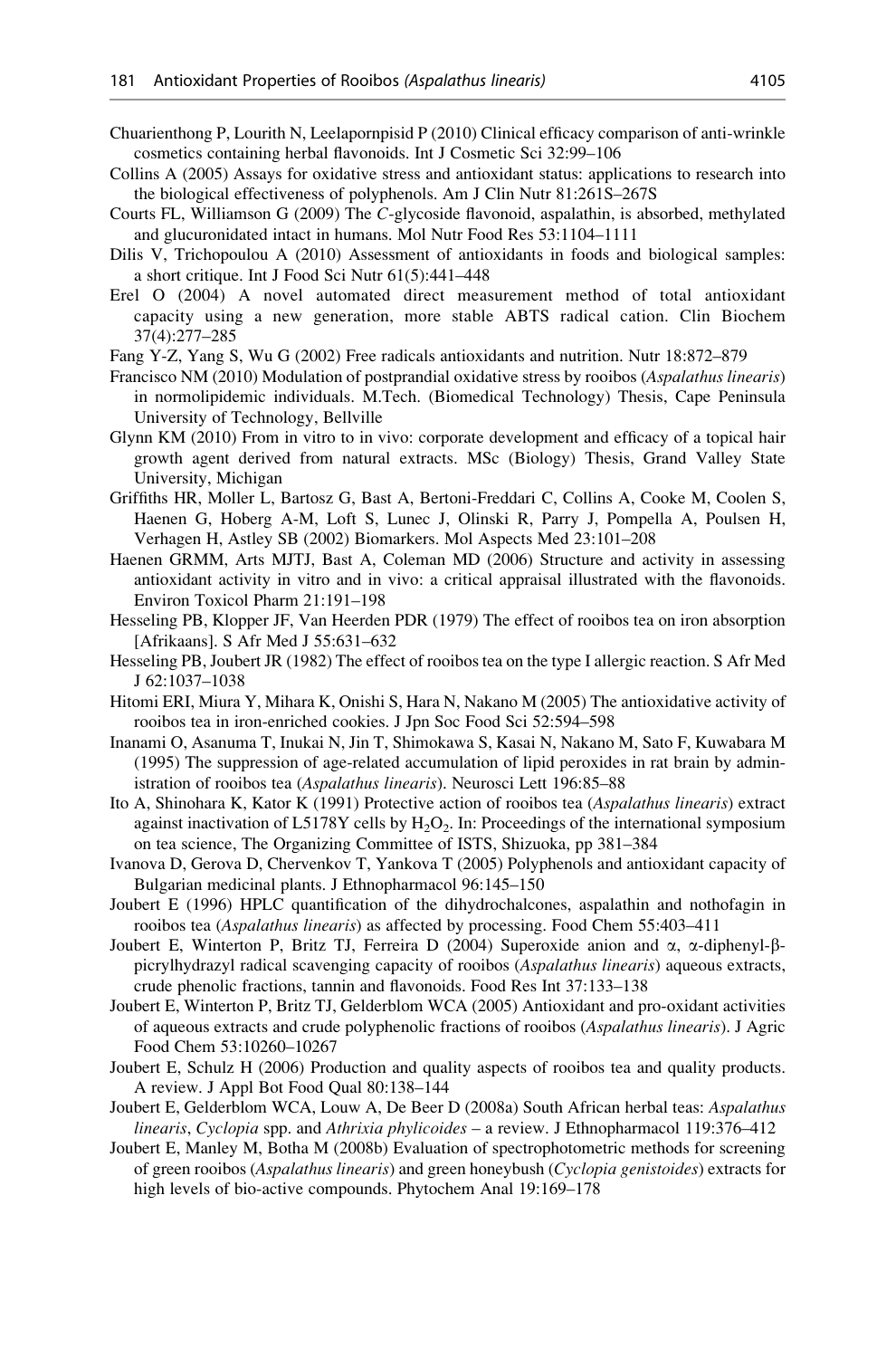- <span id="page-23-0"></span>Joubert E, Richards ES, Van der Merwe JD, De Beer D, Manley M, Gelderblom WCA (2008c) Effect of species variation and processing on phenolic composition and in vitro antioxidant activity of aqueous extracts of Cyclopia spp. (Honeybush tea). J Agric Food Chem 56:954–963
- Kawano A, Nakamura H, Hata S, Minakawa M, Miura Y, Yagasaki K (2009) Hypoglycaemic effect of aspalathin, a rooibos tea component from *Aspalathus linearis*, in type 2 diabetic model db/db mice. Phytomedicine 16:437–443
- Klaunig JE, Kamendulis LM (2004) The role of oxidative stress in carcinogenesis. Annu Rev Pharmacol 44:239–267
- Krafczyk N, Woyand F, Glomb MA (2009a) a structure-antioxidant relationship of flavonoids from fermented rooibos. Mol Nutr Food Res 53:635–642
- Krafczyk N, Heinrich T, Porzel A, Glomb MA (2009b) Oxidation of the dihydrochalcone aspalathin leads to dimerization. J Agric Food Chem 57:6838–6843
- Kreuz S, Joubert E, Waldmann K-H, Ternes W (2008) Aspalathin, a flavonoid in Aspalathus linearis (rooibos), is absorbed by pig intestine as a C-glycoside. Nutr Res 28:690–701
- Kucharská J, Uličná O, Gvozdjáková A, Sumbalová Z, Vančová O, Božek P, Nakano M, Greksák M (2004) Regeneration of coenzyme O9 redox state and inhibition of oxidative stress by rooibos tea (Aspalathus linearis) administration in carbon tetrachloride liver damage. Physiol Res 53:515–521
- Lamošová D, Juráni M, Greksák M, Nakano M, Vaneková M (1997) Effect of rooibos tea (Aspalathus linearis) on chick skeletal muscle cell growth in culture. Comp Biochem Physiol 16C:39–45
- Lee E-J, Jang H-D (2004) antioxidant activity and protective effect on DNA strand scission of rooibos tea (Aspalathus linearis). BioFactors 21:285–292
- Louwrens H, Rautenbach F, Venter I (2009) South African dietary total antioxidant capacity based on secondary intake data in relation to dietary recommendations. S Afr J Clin Nutr 22(4):195–202
- Marnewick JL, Gelderblom WCA, Joubert E (2000) An investigation on the antimutagenic properties of South African herbal teas. Mutat Res 471:157–166
- Marnewick JL, Joubert E, Swart P, Van Der Westhuizen F, Gelderblom WCA (2003) Modulation of hepatic drug metabolizing enzymes and oxidative status by green and black (Camellia sinensis), rooibos (Aspalathus linearis) and honeybush (Cyclopia intermedia) teas in rats. J Agric Food Chem 51:8113–8119
- Marnewick JL, Joubert E, Joseph S, Swanevelder S, Swart P, Gelderblom WCA (2005) Inhibition of tumour promotion in mouse skin by extracts of rooibos (Aspalathus linearis) and honeybush (Cyclopia intermedia), unique South African herbal teas. Cancer Lett 224:193–202
- Marnewick JL (2009a) Rooibos and honeybush: recent advances in chemistry, biological activity and pharmacognosy. In: Juliana HR, Simon JE, Ho C-T (eds) African natural plant products: new discoveries and challenges in chemistry and quality, ACS symposium series 1021. Oxford University Press, Oxford, pp 277–294
- Marnewick JL, Van der Westhuizen FH, Joubert E, Swanevelder S, Swart P, Gelderblom WCA (2009b) Chemoprotective properties of rooibos (Aspalathus linearis), honeybush (Cyclopia intermedia) herbal and green and black (*Camellia sinensis*) teas against cancer promotion induced by fumonisin  $B_1$  in rat liver. Food Chem Toxicol 47:220–229
- Marnewick JL, Rautenbach F, Venter I, Neethling H, Blackhurst DM, Wolmarans P, Macharia M (2011) Effects of rooibos (Aspalathus linearis) on oxidative stress and biochemical parameters in adults at risk for cardiovascular disease. J Ethnopharmacol 133:46–52
- McKay DL, Blumberg J (2007) A review of the bioactivity of South African herbal teas: rooibos (Aspalathus linearis) and honeybush (Cyclopia intermedia). Phytother Res 21:1–16
- Nikolova V, Petrova S, Petkova V, Pavlova A, Georgieva T (2007) Antioxidant effects of rooibos tea on workers occupationally exposed to lead. Toxicol Lett 172(S):120–121
- Ou B, Hampsch-Woodill M, Prior RL (2001) Development and validation of an improved oxygen radical absorbance capacity assay using fluorescein as the fluorescent probe. J Agric Food Chem 49:4619–4626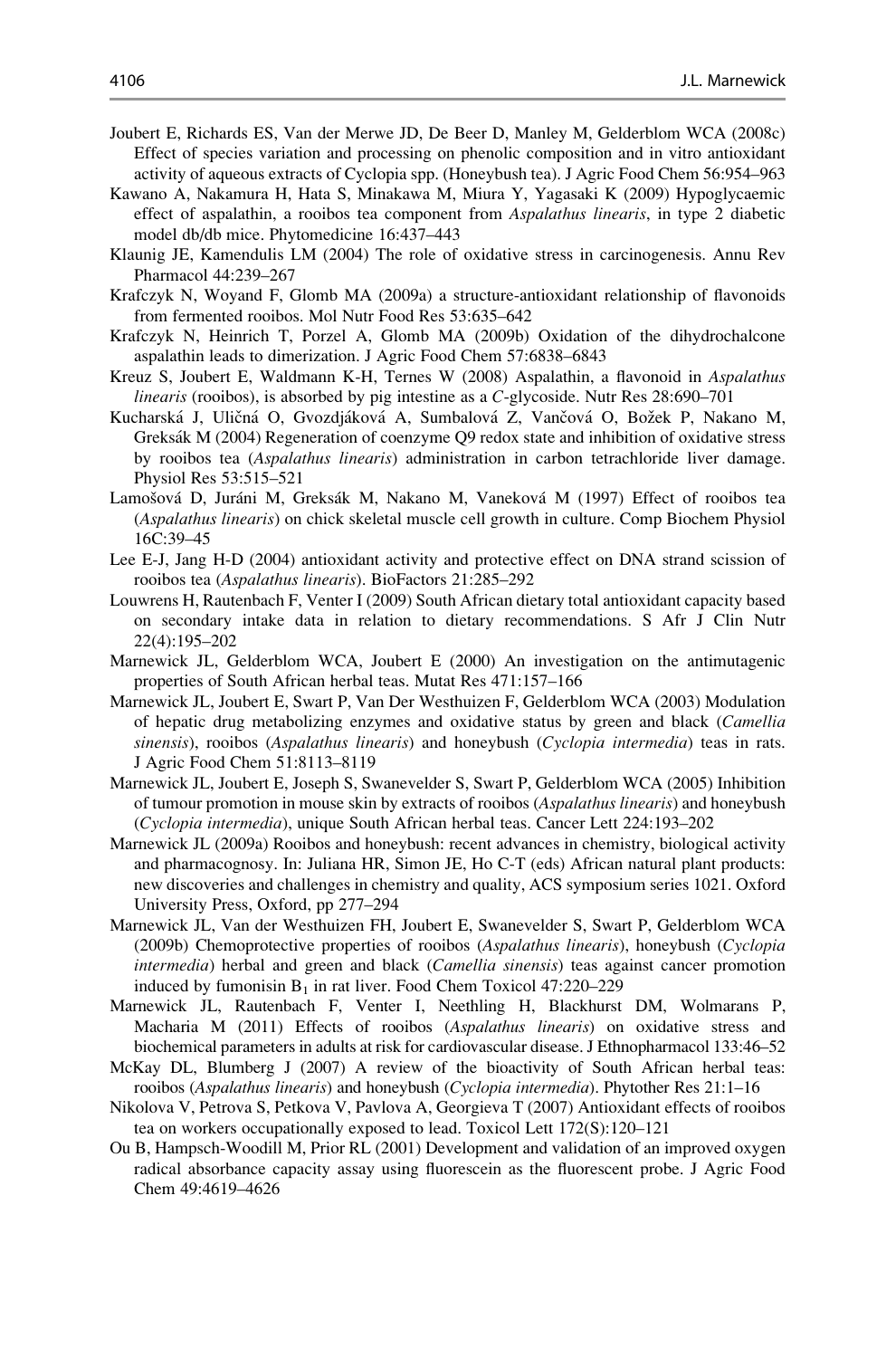- <span id="page-24-0"></span>Pantsi WG, Marnewick JL, Esterhuyse AJ, Rautenbach F, Van Rooyen J (2011) Rooibos (Aspalathus linearis) offers cardiac protection against ischaemia/reperfusion in the isolated rat heart. Phytomedicine 18:1220–1228
- Persson IA-L, Persson K, Hägg S, Anderson RGG (2010) Effects of green tea, black tea and rooibos tea on angiotensin-converting enzyme and nitric oxide in healthy volunteers. Publ Health Nutr 13(5):730–737
- Persson IA-L (2011) The pharmacological mechanism of angiotensin-converting enzyme inhibition by green tea, rooibos and enalaprilat—a study on enzyme kinetics. Phytother Res 26(4):517–521. doi:10.1002/ptr.3588
- Petrova A, Davids LM, Rautenbach F, Marnewick JL (2011) Photoprotection by honeybush extracts, hesperidin and mangiferin against UVB-induced skin damage in SKH-1 mice. J Photochem Photobiol 103:126–139
- Pietta P-G (2000) Flavonoids as antioxidants. J Nat Prod 63:1035–1042
- Prior RL, Gu L, Wu X, Jacob RA, Sotoudeh G, Kader AA, Cook RA (2007) Plasma antioxidant capacity changes following a meal as a measure of the ability of a food to alter in vivo antioxidant status. J Am Coll Nutr 26:170–181
- Rabe C, Steenkamp JA, Joubert E, Burger JFW, Ferreira D (1994) Phenolic metabolites from rooibos tea (Aspalathus linearis). Phytochem 35:1559–1565
- Re R, Pellegrini N, Proteggente A, Pannala A, Yang M, Rice-Evans C (1999) Antioxidant activity applying an improved ABTS radical cation decolorization assay. Free Radical Biol Med 26:1231–1237
- Reynecke J, Coetzee WHK, Bester JJA (1949) Rooibos tea. A preliminary report on the composition. Farming South Africa 24:409–412
- Sauter W (2004) Vergleich antioxidativer eigenschaften von extrakten aus Camellia sinensis, Rosmarinus officinalis, Cyclopia genistoides, Cyclopia sessiliflora and Aspalathus linearis. Ph. D. dissertation. Technischen Universitat Munchen, Weihenstephan
- Sánchez-Rangel JC, Benavides J, Heredia JB, Cisneros- Zevallos L, Jacobo-Velázquez DA (2013) The Folin–Ciocalteu assay revisited: improvement of its specificity for total phenolic content determination. Anal. Methods 5:5990–5999
- Schulz H, Joubert E, Schütze W (2003) Quantification of quality parameters for reliable evaluation of green rooibos (Aspalathus linearis). Eur Food Res Technol 216:539–543
- Skindo Y, Kato K (1991) Effect of rooibos tea on some dermatological diseases. In: Proceedings of the International Symposium on Tea Science, The Organizing Committee of ISTS, Shizuoka, pp. 385–389
- Singleton VL, Rossi JA (1965) Colorimetry of total phenolics with phosphomolybdicphosphotungstic acid reagents. Am J Enol Vitic 16:144–158
- Sinisalo M, Enkovaara A-L, Kivistö KT (2010) Possible hepatotoxic effect of rooibos: a case report. Eur J Clin Pharmacol 66:427–428
- Sissing L, Marnewick J, De Kock M, Swanevelder S, Joubert E, Gelderblom W (2011) Modulating effects of rooibos and honeybush herbal teas on the developing of esophageal papillomas in rats. Nutr Cancer 63(4):600–610
- Snijman P, Joubert E, Ferreira D, Li X-C, Ding Y, Green IR, Gelderblom WCA (2009) Antioxidant activity of the dihydrochalcones aspalathin and nothofagin and their corresponding flavones in relation to other rooibos (Aspalathus linearis) flavonoids, epigallocatechin gallate and trolox. J Agric Food Chem 57:6678–6684
- Stalmach A, Mullen W, Pecorari M, Serafini M, Crozier A (2009) Bioavailability of C-linked dihydrochalcone and flavanone glucosides in humans following ingestion of unfermented and fermented rooibos teas. J Agic Food Chem 57:7104–7111
- Standley L, Winterton P, Marnewick JL, Gelderblom WCA, Joubert E, Britz TJ (2001) Influence of processing stages on antimutagenic and antioxidant potentials of rooibos tea. J Agric Food Chem 49:114–117
- Steenkamp A, Fernandes AC, Van Rensburg CEJ (2004) Antioxidant scavenging potential of South African export herbal teas. S Afr J Bot 70:660–663